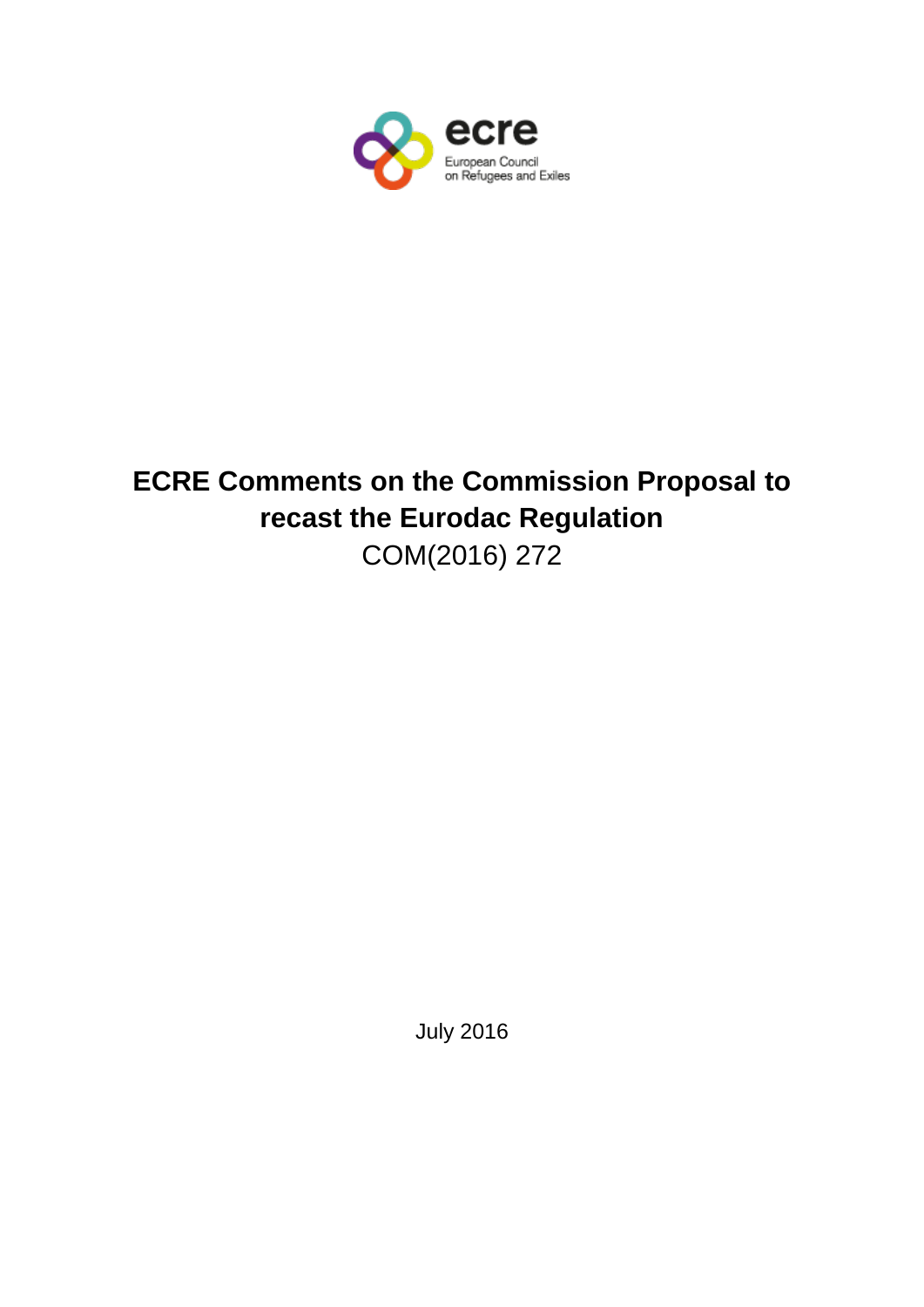# **TABLE OF CONTENTS**

| 2. |  |
|----|--|
| 3. |  |
| 4. |  |
|    |  |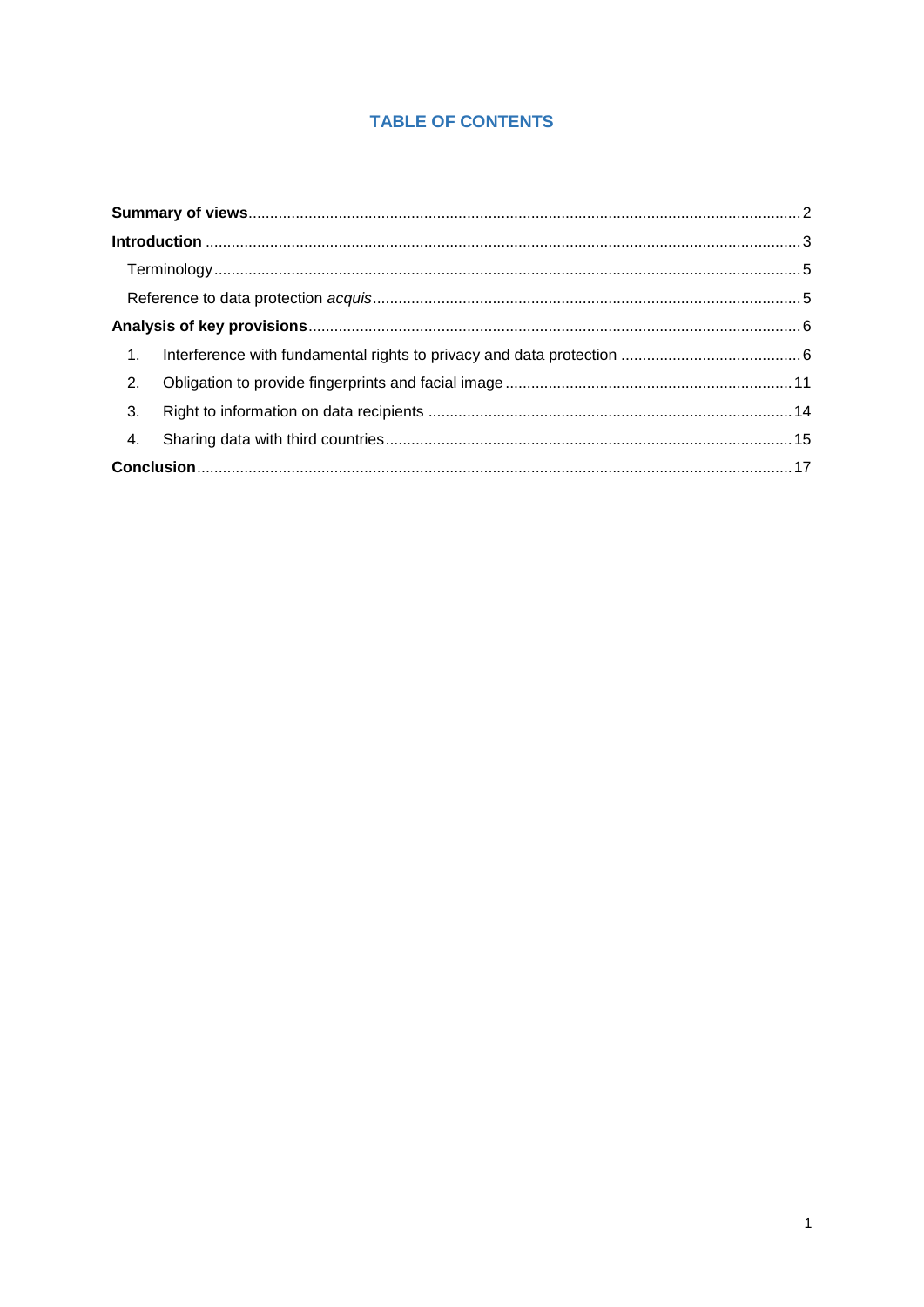# <span id="page-2-0"></span>**Summary of views**

ECRE makes the following observations and recommendations to the co-legislators on the Commission proposal to recast the Eurodac Regulation (EU) No 603/2013:

- 1. **Article 1(1)(b):** The necessity of an expansion of the purpose of Eurodac to control irregular migration and identify migrants for return is not justified on the basis of evidence provided. As a result, the insertion of an additional purpose to the database is an unlawful interference with the rights to privacy and data protection guaranteed by Articles 7 and 8 of the Charter.
- 2. **Article 2(3):** Sanctions for non-compliance with the obligation to provide data must be exhaustively prescribed in the Regulation. The list should only provide for the applicability of an accelerated asylum procedure, and detention for the purpose of return in accordance with the Return Directive.
- 3. **Article 2(3)-(4):** The use of coercion against any individual for the purpose of taking fingerprints or a facial image amounts to a violation of an individual's fundamental rights to dignity, physical integrity and privacy, safeguarded by Articles 1, 3, 4 and 7 of the Charter. Coercion must be expressly prohibited by the Regulation.
- 4. **Article 38:** The derogation from the prohibition of transfers of data vis-à-vis irregular migrants creates risks of providing information to alleged actors of persecution or serious harm. Individuals should be duly informed of a particular transfer of data and have the right to complain or appeal against it, in accordance with the right to an effective remedy under Article 47 of the Charter.
- 5. **Articles 12, 13(2) and 14(2):** The storage of additional personal details such as name, date of birth, nationality or documents, constitutes an unnecessary and disproportionate interference with Articles 7 and 8 of the Charter for the purpose of administrative convenience, and creates risks of precariousness which hamper trust-building between individuals and authorities.
- 6. **Articles 2(2), 10(1), 13(1) and 14(1):** Children should only provide fingerprints or a facial image when the identification process is in their best interests, for example if it is aimed at restoring family links. Any collection of data for aims incompatible with a child's best interests is unlawful.
- 7. **Article 17(2):** The extension of the retention period of data of irregular migrants from 18 months to 5 years does not meet the requisite threshold of necessity and proportionality to justify interference with Articles 7 and 8 of the Charter.
- 8. Terminology on notions such as "irregular" / "illegal" migration must be uniform and compliant with best EU and international practices. The proposal must also be adapted to enhance textual coherence.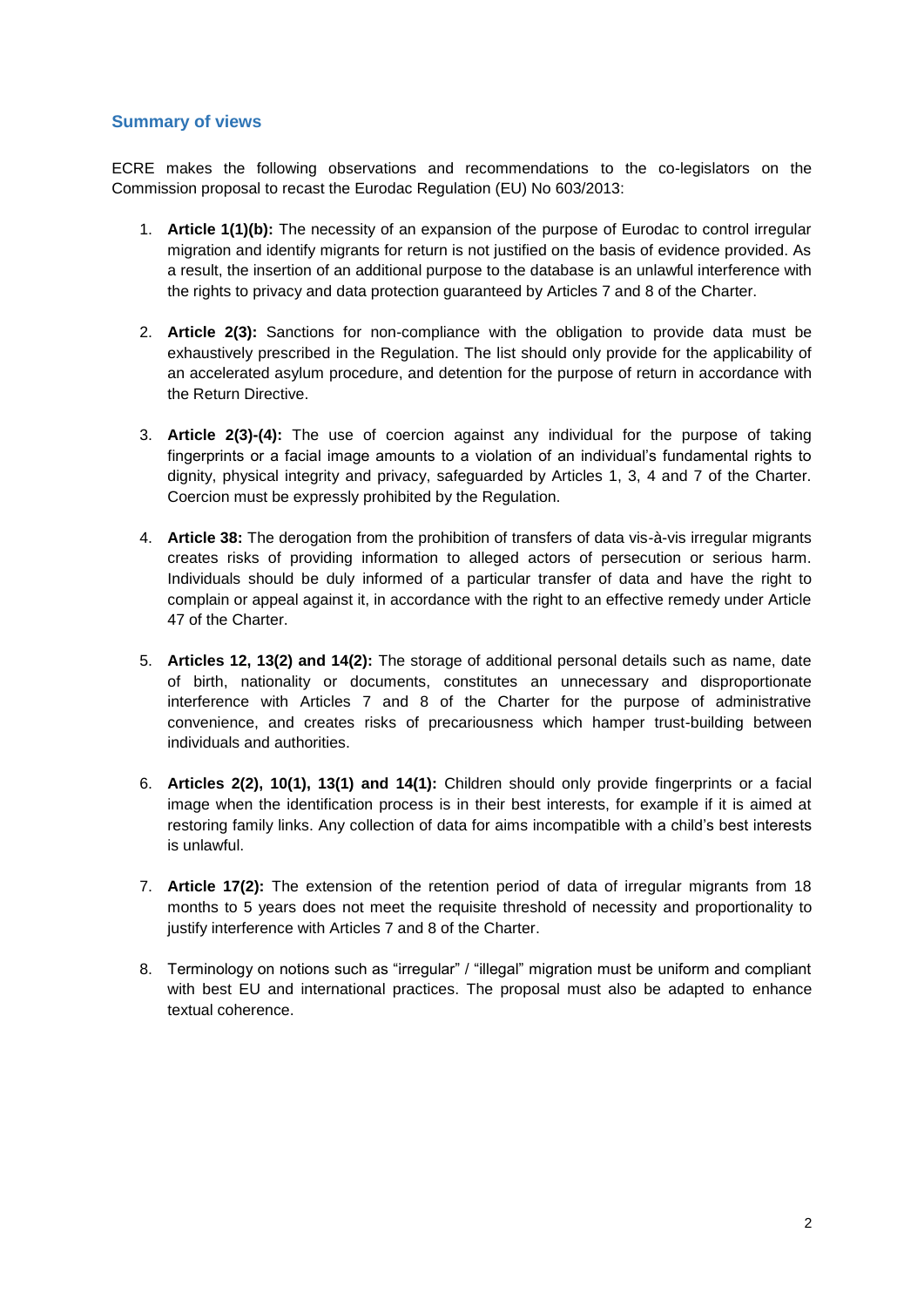# <span id="page-3-0"></span>**Introduction\***

Regulation (EU) No 603/2013 (hereafter "2013 Eurodac Regulation")<sup>1</sup> governs the establishment and operation of a database containing fingerprints of asylum seekers and irregular migrants, as part of the legislative instruments making up the EU's Common European Asylum System (CEAS). This legislative act is the recast version of Regulation (EC) No 2725/2000 (hereafter "2000 Eurodac Regulation"), <sup>2</sup> which brought about a wide range of modifications to the purpose and functioning of the database.

The original purpose of Eurodac as per its 2000 Regulation was to assist the application of the Dublin Regulation<sup>3</sup> by enabling Member States to verify whether a person has lodged an asylum application in another Member State. This is done through the recording of fingerprints of asylum seekers and persons apprehended upon irregular border crossing. The 2013 Eurodac Regulation introduced access to the database by law enforcement authorities for the prevention and detection of terrorism and other serious offences, in a move that sparked high controversy and critique for its interference with fundamental rights to privacy and data protection.<sup>4</sup> The latest proposal by the European Commission for a further recast of the Eurodac Regulation predominantly entails another substantial mandate expansion, with the aim of assisting the control of irregular migration, secondary movements and the identification of irregular migrants for return purposes.<sup>5</sup>

Eurodac forms part of a wider complex of centralised information systems established under EU home affairs policies, alongside the Schengen Information System  $(SIS)^6$  and Visa Information System (VIS).<sup>7</sup> Another database, the Entry/Exit System (EES), is to be established with the adoption of the Smart Borders Package.<sup>8</sup> These databases serve a number of overlapping purposes and all have components relating to irregular migration control.<sup>9</sup>

SIS contains alerts *inter alia* on irregular migrants refused entry or stay, <sup>10</sup> stored with a view to assisting Member States in refusing entry into the Schengen area.<sup>11</sup> Data stored in SIS in principle

<sup>1</sup> ECRE would like to thank members of its Asylum Systems Core Group and Ann-Charlotte Nygard at the European Union Agency on Fundamental Rights (FRA) for their input. All errors remain our own.

<sup>1</sup> *OJ* 2013 L180/1.

<sup>2</sup> *OJ* 2000 L316/1.

Regulation (EU) No 604/2013 of the European Parliament and of the Council of 26 June 2013 establishing the criteria and mechanisms for determining the Member State responsible for examining an application for international protection lodged in one of the Member States by a third-country national or stateless person (recast), *OJ* 2013 L180/31.

<sup>&</sup>lt;sup>4</sup> The Commission tabled four proposals for the recast Eurodac Regulation, in a negotiation process which lasted 5 years. For a critique, see UNHCR, *An efficient and protective Eurodac*, November 2012, available at: [http://goo.gl/RPYieS;](http://goo.gl/RPYieS) European Data Protection Supervisor (EDPS), *Opinion on the amended proposal to recast the Eurodac Regulation*, September 2012, available at: [https://goo.gl/1PW9fY.](https://goo.gl/1PW9fY)

<sup>5</sup> European Commission, *Proposal for a Regulation of the European Parliament and of the Council on the establishment of 'Eurodac' (recast)*, COM(2016) 272, 4 May 2016, Article 1(1)(b).

<sup>&</sup>lt;sup>6</sup> Regulation (EC) No 1987/2006 of the European Parliament and of the Council of 20 December 2006 on the establishment, operation and use of the second generation Schengen Information System (SIS II), *OJ*  2006 L381/4.

<sup>7</sup> Regulation (EC) No 767/2008 of the European Parliament and of the Council of 9 July 2008 concerning the Visa Information System (VIS) and the exchange of data between Member States on short-stay visas (VIS Regulation), *OJ* 2008 L218/60.

<sup>&</sup>lt;sup>8</sup> A first proposal on "Smart Borders" was tabled in 2013, and a new proposal was submitted by the Commission in April 2016: European Commission, *Proposal for a Regulation establishing an Entry/Exit System (EES) to register entry and exit data and refusal of entry data of third country nationals crossing the external borders of the Member States of the European Union and determining the conditions for access to the EES for law enforcement purposes*, COM(2016) 194, 6 April 2016.

<sup>&</sup>lt;sup>9</sup> On the relevance of those databases in the necessity of extending the mandate of Eurodac, see Meijers Committee, *Note on the proposed reforms of the Dublin Regulation, the Eurodac recast proposal and the proposal for an EU Asylum Agency*, CM1609, June 2016, available at[: http://goo.gl/oy5att,](http://goo.gl/oy5att) 6.

<sup>10</sup> Article 24 SIS II Regulation.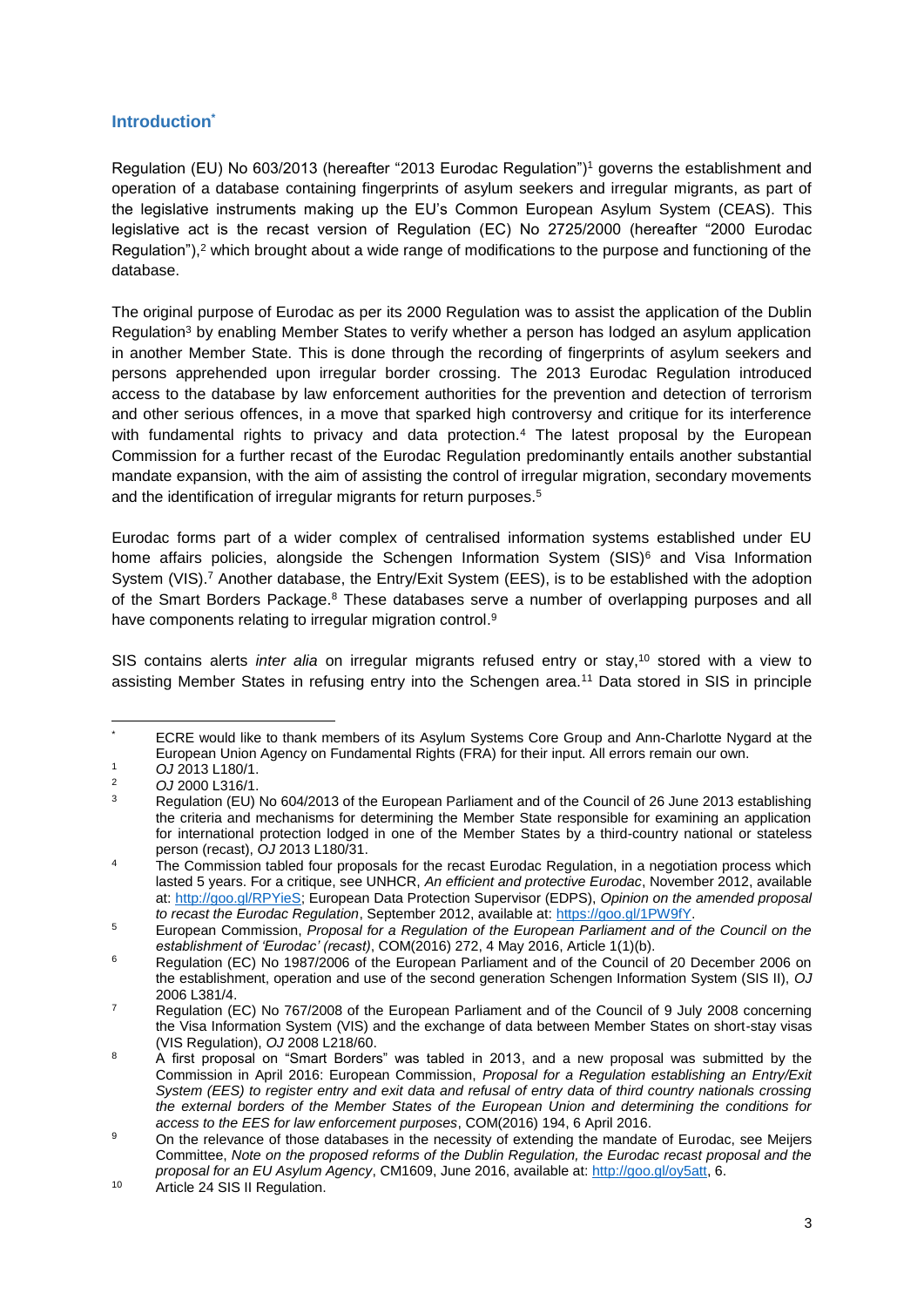include: name, physical characteristics; date and place of birth; sex; photographs; fingerprints; nationality; information on arms, violence or escape; reason for the alert; issuing authority; reference to the decision giving the alert; action to be taken; links to other SIS alerts.<sup>12</sup>

VIS enables Member States to exchange data on Schengen short-stay visas in order *inter alia* to assist the application of the Dublin Regulation and to identify irregular migrants in the Schengen area. <sup>13</sup> Data stored in VIS include a wide array of information, including name, nationality, intended transit and destination and purpose of travel; photographs; fingerprints.<sup>14</sup>

EES is to record the date, time and place of entry and exit of the external borders so as to enable Member States to issue alerts when authorised residence periods are expiring, and will also contain data on the date, time and place of refusals of entry to irregular migrants.<sup>15</sup> The aims of the EES are *inter alia* to identify irregular migrants in the EU.<sup>16</sup> Data stored in the EES will include name, date of birth, nationality, visa details if applicable, facial image, fingerprints.<sup>17</sup>

The proposal to recast Eurodac comes not only as part of a broader reform of the CEAS,<sup>18</sup> but also of a broader digitisation agenda for the EU's policies on home affairs. <sup>19</sup> Increased emphasis is placed on more substantial investments in information technologies with a view to promoting interoperability within the complex web of databases and to increasing data storage. Crucially, large-scale collection and storage of personal data is seen as an intersection between migration control and security; the opening up of migration-related databases such as VIS, Eurodac and EES to law enforcement authorities epitomises this connection.

The risks of information technology investments becoming an irreversible trend,<sup>20</sup> or even a selffulfilling prophecy, liable to render data collection and storage ends in themselves rather than means to more effective migration management tools, $21$  relate on one hand to financial questions. For instance, cost of setup and maintenance of Eurodac remains ambiguous to date, and has been excluded from the estimation of costs by the evaluation of the Dublin III Regulation.<sup>22</sup> Annual reports on the operation of Eurodac have also failed to estimate its costs.<sup>23</sup> Nevertheless, the prospective expansion of the database under the proposal is estimated to cost €29.8 million.<sup>24</sup>

More importantly, however, the proliferation of information collection and storage raises fundamental legal problems when human rights forming the bedrock of EU law are violated. Following preliminary comments on the terminology used in the proposal and its relationship with the General Data

<u>.</u>

<sup>11</sup> See e.g. European Migration Network (EMN), *Practical measures to reduce irregular migration*, Synthesis Report, October 2012, 7.

 $12$  Article 20(2) SIS II Regulation.

<sup>13</sup> Articles 2, 20 and 21 VIS Regulation.<br>14 Articles 5, 9 et seq. VIS Regulation.

<sup>14</sup> Articles 5, 9 et seq. VIS Regulation.<br>15 Article 1(1) Prepagal for an EES Box

<sup>&</sup>lt;sup>15</sup> Article 1(1) Proposal for an EES Regulation.<br> $\frac{16}{25}$  Articles  $F(h)$  (c) and 25 Proposal for an EES

<sup>&</sup>lt;sup>16</sup> Articles  $5(b)$ -(c) and 25 Proposal for an EES Regulation.<br><sup>17</sup> Articles 14-15 Proposal for an EES Regulation.

<sup>&</sup>lt;sup>17</sup> Articles 14-15 Proposal for an EES Regulation.<br><sup>18</sup> European Commission, *Towards a reform of th* 

<sup>18</sup> European Commission, *Towards a reform of the Common European Asylum System and enhancing legal avenues to Europe*, COM(2016) 197, 6 April 2016.

<sup>19</sup> European Commission, *Stronger and Smarter Information Systems for Borders and Security*, COM(2016) 205, 6 April 2016; *EU Action Plan on Return*, COM(2015) 453, 9 September 2015.

<sup>20</sup> See Didier Bigo *et al.*, 'Justice and Home Affairs Databases and a Smart Borders System at EU External Borders', CEPS Paper in Liberty and Security No 52, December 2012.

<sup>21</sup> On the symbolic appeal of identification, see David Lyon, *Identifying Citizens: ID Cards as Surveillance*  (CUP 2009); Katja Franko Aas, 'The body does not lie: Identity, risk and trust in technoculture' (2006) 2:2 Crime Media Culture 143; Didier Bigo, 'Security and Immigration: Toward a Critique of the Governmentality of Unease' (2002) 21 Alternatives 63.

<sup>22</sup> ICF, *Evaluation of the Dublin III Regulation*, December 2015, 13, 26.

<sup>&</sup>lt;sup>23</sup> See e.g. EU-LISA, *Annual Report on the 2014 activities of the Central System of Eurodac, June 2015.*<br><sup>24</sup> Logislative Einancial Statement Eurodac Proposal 101

Legislative Financial Statement Eurodac Proposal, 101.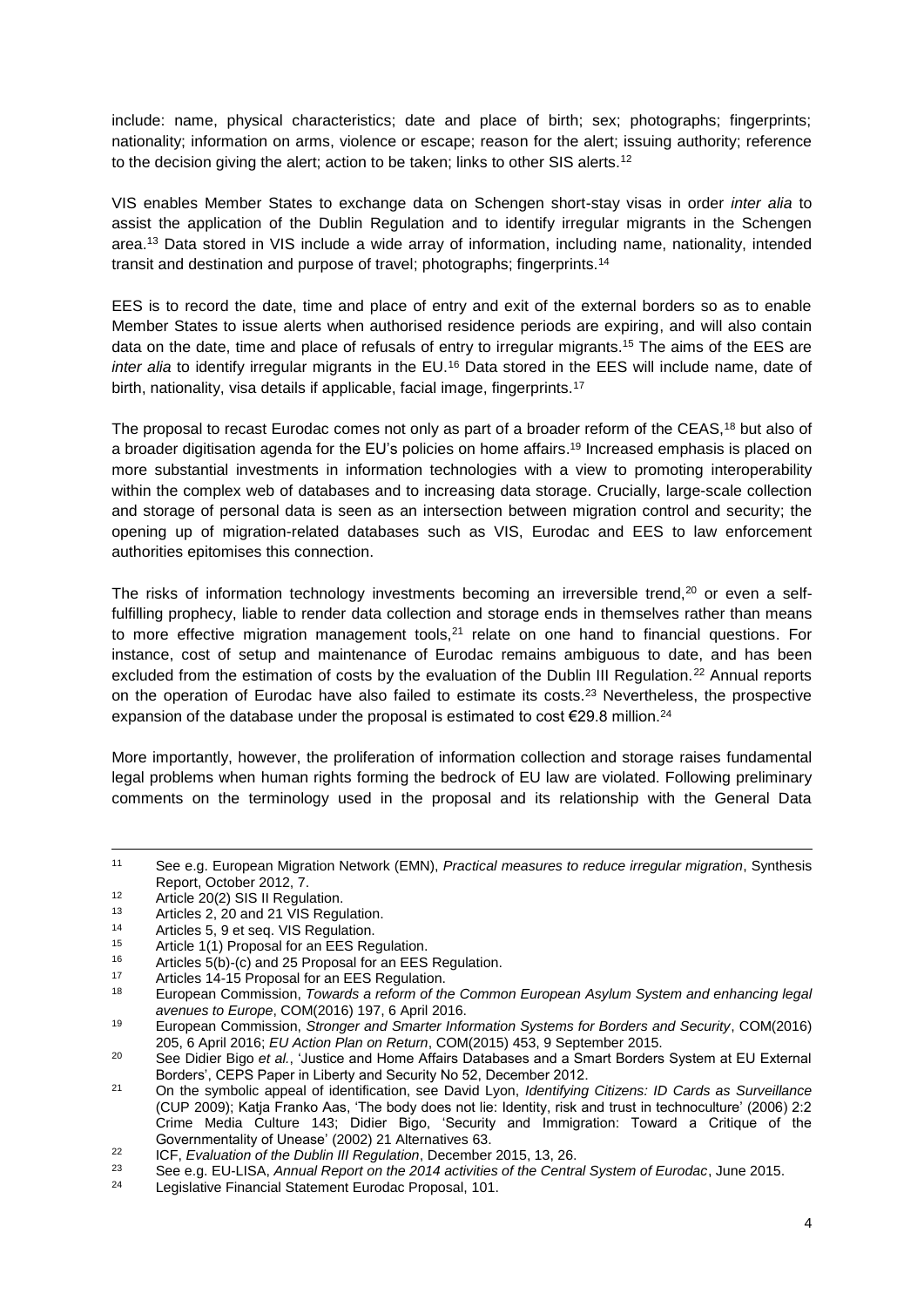Protection Regulation, ECRE's comments focus on a rights-based scrutiny of certain key elements<sup>25</sup> of the Commission proposal and question their compatibility with human rights guaranteed by the EU Charter of Fundamental Rights (hereafter "Charter"). <sup>26</sup> This includes first and foremost the rights to private life to data protection, but also rights to dignity and physical integrity, liberty, effective remedy, and freedom from torture, inhuman or degrading treatment.

# <span id="page-5-0"></span>**Terminology**

The proposal uses different terms such as "irregular" and "illegal" interchangeably. The operative part refers to "illegal stay" and "illegal immigration",<sup>27</sup> while the Preamble refers to "irregular migration".<sup>28</sup> The Explanatory Memorandum also uses the term "irregular migration" and "irregular migrant". A different term, "irregular third-country nationals", appears elsewhere in the Preamble.<sup>29</sup>

Another terminological distinction is drawn between stay and border-crossing. The Commission proposal refers to "illegal stay" as opposed to "irregular crossing" of borders.<sup>30</sup> This dichotomy, however, is equally arbitrary. The European Commission and the Fundamental Rights Agency (FRA) have used the term "irregular stay",<sup>31</sup> while Frontex has consistently talked about "illegal bordercrossing".<sup>32</sup>

ECRE bears in mind the use of the term "illegal" in the wording of the Treaty and previous legislative acts in the area of asylum and migration.<sup>33</sup> However, there has been ample international support for avoidance of terminology related to illegality in the context of migration, <sup>34</sup> which has also informed the European Commission's shift towards the use of the term "irregular" in policy and legislative instruments.

ECRE recommends removal of the term "illegal" and a consistent use of the term "irregular" to describe migration, crossing of external borders, stay and secondary movements within the Union. References to "illegal" stay should be deleted from the title of the Regulation, Articles 1(1)(b), 3(1)(d), 8, Chapter IV, Article 14(1), Chapter V, Article 19(4)-(5) and Recitals 4, 9, 11, 12, 13 and 24.

In addition, several parts of the proposal make reference to third-country nationals without including stateless persons, presumably on omission.

ECRE recommends the addition of the term "or stateless person(s)" to references to thirdcountry national(s) in Articles 2(3)-(4), 3(1)(c), Chapter V and Article 38(1) .

# <span id="page-5-1"></span>**Reference to data protection** *acquis*

 $25$ <sup>25</sup> Issues relating, among others, to marking of data for persons issued a residence permit, access of European Border and Coastguard and EASO are not examined.

<sup>26</sup> Articles 7 and 8 Charter of Fundamental Rights of the European Union, *OJ* 2012 C326/391.

<sup>&</sup>lt;sup>27</sup> Article 1(1)(b) Eurodac Proposal.<br><sup>28</sup> Pecital 11 Eurodac Proposal.

<sup>28</sup> Recital 11 Eurodac Proposal.<br>29 Becital 30 Eurodac Proposal.

<sup>&</sup>lt;sup>29</sup> Recital 30 Eurodac Proposal.<br> $\frac{30}{2}$  Article 3(1)(d) and Chapters II

<sup>&</sup>lt;sup>30</sup> Article 3(1)(d) and Chapters IV and V Eurodac Proposal.<br><sup>31</sup> See a.g. European Commission, On ELL Boturn Bo

<sup>31</sup> See e.g. European Commission, *On EU Return Policy*, COM(2014) 199, 28 March 2014; FRA, *Criminalisation of migrants in an irregular situation and of persons engaging with them*, 2014.

<sup>32</sup> See e.g. Frontex, *Risk Analysis for 2016*, April 2016.

<sup>33</sup> See Article 79(1) Treaty on the Functioning of the European Union (TFEU), *OJ* 2012 C326/1; Directive 2008/115/EC of the European Parliament and of the Council of 16 December 2008 on common standards and procedures in Member States for returning illegally staying third-country nationals, *OJ* 2008 L348/98.

<sup>&</sup>lt;sup>34</sup> For an intelligible overview, see Platform of International Cooperation on Undocumented Migrants (PICUM), *Terminology Leaflet*, 'Words Matter' Campaign, available at: [http://goo.gl/TFjPXn.](http://goo.gl/TFjPXn)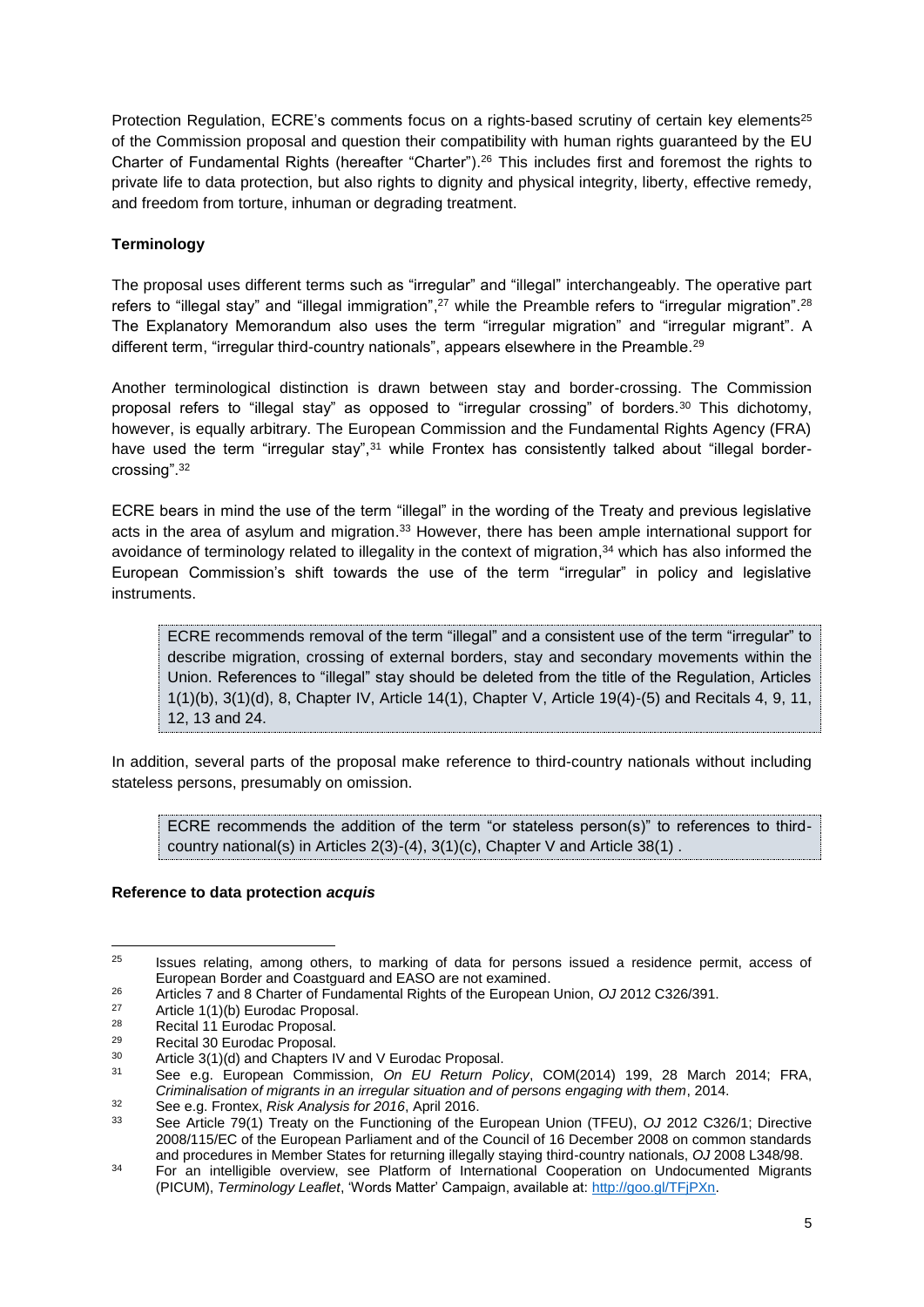Furthermore, several provisions in the operative part and Preamble of the proposal make references to the General Data Protection Regulation, which has however excluded the processing of personal data by Member States when carrying out activities relating to asylum, border control and immigration from its scope. <sup>35</sup> References to the General Data Protection Regulation and Data Protection Directive<sup>36</sup> are therefore pertinent only for matters pertaining to law enforcement access to Eurodac. Accordingly, references thereto should be deleted from migration-related provisions of the proposal.

ECRE recommends deleting the references to General Data Protection Regulation in Articles 31(1), 32(1), 38(1) and 47 and Recital 50, and clarifying that the references thereto in Articles  $28(4)$ ,  $36(2)(h)$ ,  $36(3)$ ,  $37(4)$ ,  $40(3)$  and  $47$  only concern law enforcement matters as per Article 1(1)(c).

# <span id="page-6-0"></span>**Analysis of key provisions**

#### <span id="page-6-1"></span>**1. Interference with fundamental rights to privacy and data protection**

The overall aim of the Commission proposal is to broaden the objectives of the database, as well as the scope and time-period of personal data stored therein. In essence, compared to the 2013 Eurodac Regulation, more people will be required to provide more data, which will be retained for more time, and may be used for more purposes. Such an expansive mandate for information collection and storage is liable to entail critical interferences with asylum seekers and migrants' human rights to privacy and data protection, as guaranteed by the Charter. The Charter remains the pertinent legal basis of asylum seekers and migrants' data protection rights, given that elements beyond law enforcement access are excluded from the scope of the General Data Protection Regulation, notwithstanding the aforementioned erroneous references thereto throughout the proposal.

More specifically, Article 8(2) of the Charter provides that personal "data must be processed fairly for specified purposes and on the basis of the consent of the person concerned or some other legitimate basis laid down by law."

Given that the taking of data for Eurodac is non-consensual, any interference with these fundamental rights must be provided by law, respect their essence, and be justified on the basis of necessity and proportionality to meet objectives of general interest of the Union or to protect rights of others.<sup>37</sup> Necessity means that an objective of general interest does not *per se* justify interference if the use of data is not necessary for it to be met.<sup>38</sup> Proportionality, on the other hand, means that the measure must not exceed what is strictly necessary to meet the objective.<sup>39</sup> In this context, any limitations posed to the rights to privacy and data protection by the different aspects of the expansion of Eurodac must thus be necessary and proportionate to meet the objectives pursued by the EU. These considerations will be discussed in order.

#### *a. Irregular migration purpose*

<sup>1</sup> <sup>35</sup> Article 2(2)(b) Regulation (EU) 2016/679 of the European Parliament and of the Council of 27 April 2016 on the protection of natural persons with regard to the processing of personal data and on the free movement of such data (General Data Protection Regulation), *OJ* 2016 L119/1.

<sup>&</sup>lt;sup>36</sup> Directive (EU) 2016/680 of the European Parliament and of the Council of 27 April 2016 on the protection of natural persons with regard to the processing of personal data by competent authorities for the purposes of prevention, investigation, detection or prosecution of criminal offences or the execution of criminal penalties, and on the free movement of such data, *OJ* 2016 L119/89.

 $37$  Article 52(1) Charter.

<sup>38</sup> CJEU, Joined Cases C-293/12 and C-594/12 *Digital Rights Ireland*, Judgment of 8 April 2014, para 51.

<sup>39</sup> *Ibid*, para 46, citing Case C-343/09 *Afton Chemical*, para 45; Case C-101/12 *Schaible*, para 29.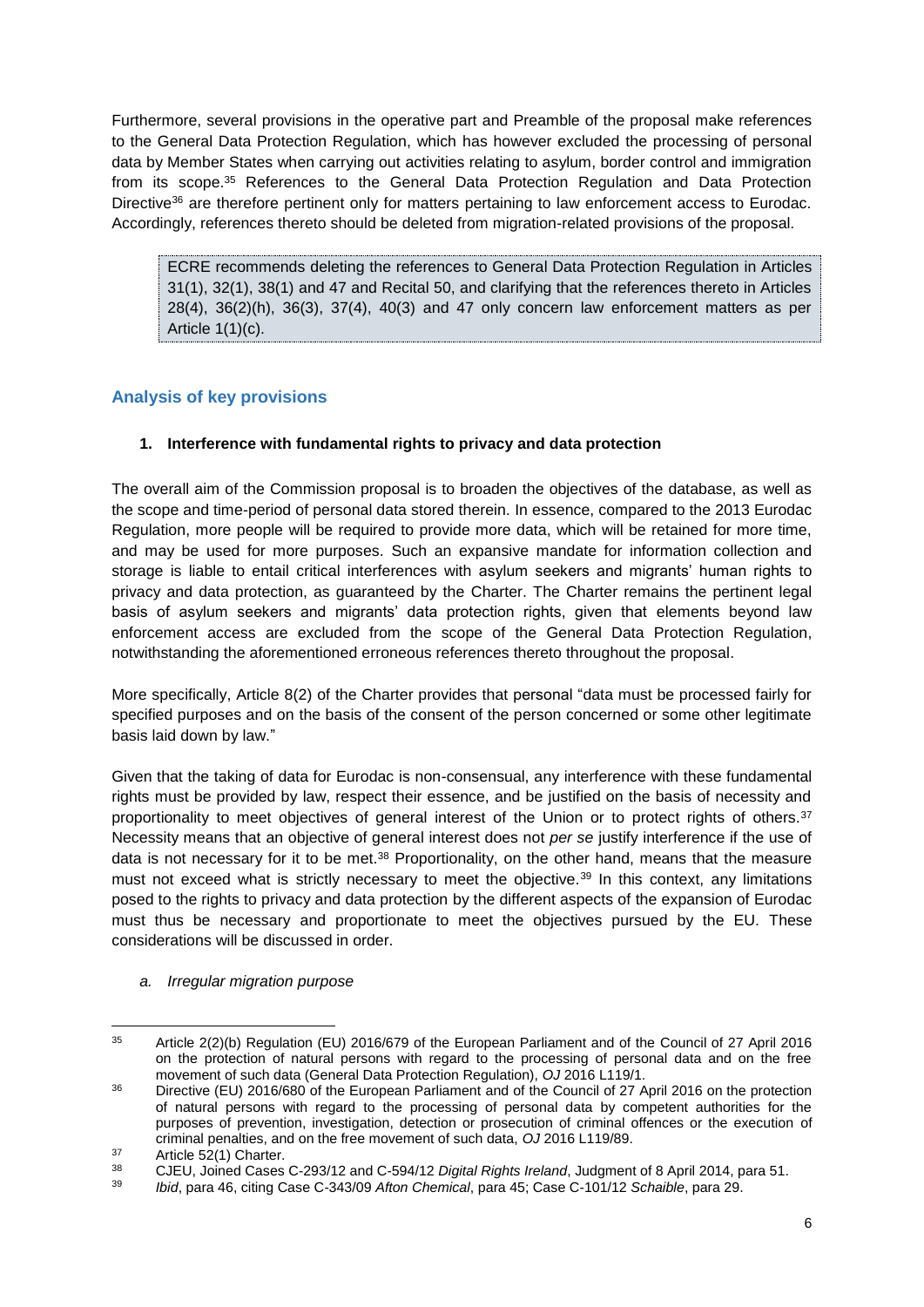**Article 1(1)(b)** extends the purpose of Eurodac to cover a third objective, besides supporting the application of the Dublin Regulation and law enforcement. Its additional purpose will be to "assist with the control of illegal immigration to and secondary movements within the Union" and "the identification of illegally staying third-country nationals" for the purposes of removal and repatriation.

The control of irregular migration and identification of persons residing without authorisation in the EU have consistently been stated as EU objectives of general interest, as provided in **Recital 11** of the proposal. However, unless the use of Eurodac to that end is necessary and proportionate, the expansion of the database towards a broad purpose of controlling irregular migration and identifying irregular migrants for return confirms risks of an unlawful "function creep", similar to that warned by the EDPS and UNHCR when the database was expanded for law enforcement purposes by the 2013 Eurodac Regulation. 40

Under the 2013 Regulation, Member States cannot compare fingerprints of irregularly staying migrants ("CAT3") with fingerprints of persons apprehended upon irregular border-crossing ("CAT2"). Data of an irregular migrant on the territory can only be compared with fingerprints of an applicant for international protection ("CAT1"). This is presented by the Explanatory Memorandum as a gap, given that Member States cannot use Eurodac to identify persons who may not have applied for asylum anywhere in the EU. Storing and comparing this information would allow "a Member State to redocument a third-country national for return purposes." 41

ECRE seriously questions the premise that collecting and storing fingerprints and facial images of irregular migrants in the Eurodac Central Unit is necessary to control irregular migration and identify migrants. The rate of effective returns in the EU remains significantly lower than that of return decisions. In the last two years, over 1 million people were duly identified and issued a return order by Member States,<sup>42</sup> yet only 418,700 returns (41.7%) were effectively carried out.<sup>43</sup> However, there is no convincing evidence that the lack of efficiency of the EU's return policy to date is predominantly related to questions of biometric identification. Firstly, problems relating to identification of entrants at the external borders over the past year have mainly related to failures and difficulties in implementing the existing Eurodac Regulation.<sup>44</sup> At the same time, existing information databases such as SIS are not currently used by Member States to inform each other of return decisions or entry bans issued to irregular migrants, $45$  though they would be more appropriate instruments for that objective.  $46$ 

Secondly, the proposal provides no evidence to demonstrate the scale of the identification and redocumentation issue presented in **Recital 9**, as it does not give any information on the number of persons found irregularly on the territory of Member States without having applied for asylum elsewhere and who "use deceptive means to avoid their identification and to frustrate the procedures for re-documentation in view of their return and readmission", as assumed by **Recital 12**. Against that backdrop, there is not enough information to substantiate how extensive, if at all, this problem might be across the Union.

 $40$ <sup>40</sup> UNHCR, *An efficient and protective Eurodac*, November 2012, available at: [http://goo.gl/RPYieS;](http://goo.gl/RPYieS) European Data Protection Supervisor (EDPS), *Opinion on the amended proposal to recast the Eurodac Regulation*, September 2012, available at: [https://goo.gl/1PW9fY.](https://goo.gl/1PW9fY)

<sup>41</sup> Explanatory Memorandum Eurodac Proposal, 3.<br>42 Europtet, Third country patiencle ordered to local

<sup>42</sup> Eurostat, *Third-country nationals ordered to leave – annual data (rounded)*, migr\_eiord: The EU28 issued 533,395 return decisions in 2015, while 27 Member States (except Austria) issued 470,080 decisions in 2014.

<sup>43</sup> Eurostat, *Third-country nationals returned following an order to leave – annual data (rounded)*, migr\_eirtn: The EU28 returned 224,900 persons in 2015, while 27 Member States (except Austria) returned 193,800 persons in 2014.

<sup>&</sup>lt;sup>44</sup> Explanatory Memorandum Eurodac Proposal, 3.<br><sup>45</sup> European Commission, *ELLA* etian Plan an Rotur

<sup>45</sup> European Commission, *EU Action Plan on Return*, COM(2015) 453, 9 September 2015, 6.

<sup>46</sup> See also Meijers Committee, *Note on the proposed reforms of the Dublin Regulation, the Eurodac recast proposal and the proposal for an EU Asylum Agency*, CM1609, June 2016, 6.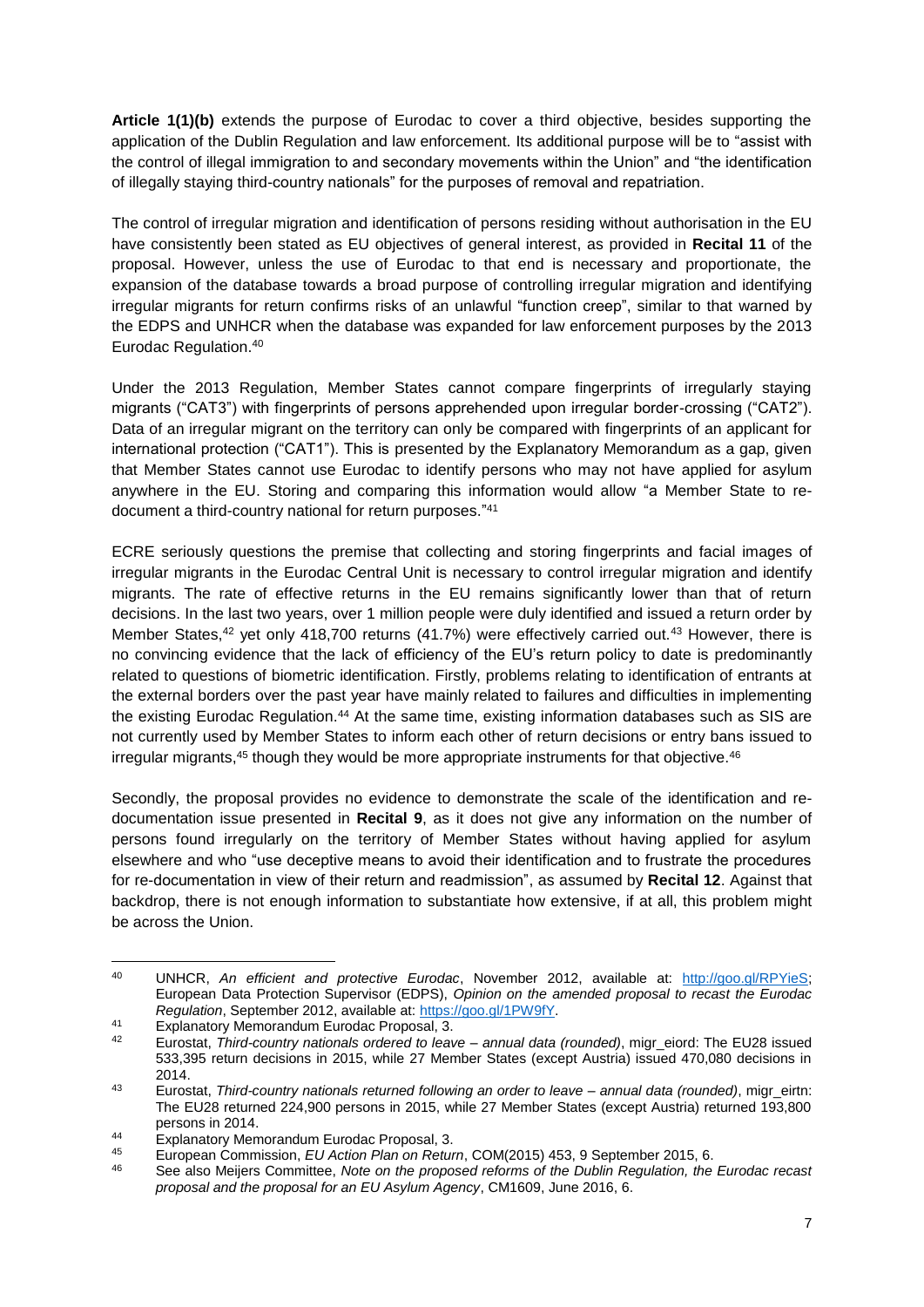Convenience and necessity must not be conflated. It is one thing to suggest that inclusion of data in Eurodac "can help identify irregular migrants and thus facilitate their return", <sup>47</sup> as well as identifying third countries of transit and reducing identity fraud.<sup>48</sup> It is quite another to claim that it is *necessary* to identify and return those with no right to reside in the EU, as would be required to justify an interference with the individual's rights under the EU Charter of Fundamental Rights. One issue necessary to be clarified in this regard is whether the purpose of the proposed expansion of Eurodac could not be achieved through SIS II, which already enables Member States to store return decisions.

ECRE opposes the inclusion of the control of irregular migration and return in the purposes pursued by Eurodac, insofar as the collection and storage of data of persons irregularly staying in Member States is not a necessary action to meet the aims of preventing irregular migration and facilitating return. Such an expansion of the database would violate Articles 7 and 8 of the Charter.

#### *b. Personal, material and temporal scope of data storage*

If the necessity of broadening the purpose of Eurodac to promote the control of irregular migration and return is seriously doubted, the necessity and proportionality of the means proposed for those objectives are even more tenuous. The proposal envisages wholesale expansion of the database, given that it extends the personal, material and temporal scope of storage of personal data. This means that more people will be covered by the Regulation, more data will be stored, and for longer periods of time.

#### *Personal scope: lower minimum age*

Firstly, **Articles 2(2), 10(1), 13(1) and 14(1)** lower the minimum age of persons obliged to provide data from 14 to 6 years, <sup>49</sup> on the basis of the Commission's research regarding the appropriate age for their data to be automatically matched.<sup>50</sup> Such a measure would bring considerably more persons within the ambit of the Regulation. By way of example, as many as 256,295 children under the age of 14 who applied for asylum in the EU last year<sup>51</sup> were not fingerprinted given their exemption from the 2013 Regulation. The reasoning provided by the proposal for such an expansion is grounded in child protection and family unity objectives, which are discussed further below. From the outset, however, ECRE stresses that the taking of fingerprints and images from children must be closely scrutinised in light of the best interests of the child principle. As a general reference to family reunification does not provide a sufficient basis for collecting data from children, authorities must demonstrate that the taking of data serves a purpose beneficial to the individual child, for example by facilitating efforts to locate family members or relatives in another country in case of separated families.

An expansion of the personal scope of the database is also proposed through the storage of data of irregular migrants found on the territory (CAT3), whose details are currently taken but not stored in the Central System. The reasoning behind such an expansion relates to the irregular migration and return purpose of Eurodac, discussed above.

*Material scope: more biometrics collected and more details stored*

<sup>&</sup>lt;u>.</u> <sup>47</sup> *Ibid*, 6-7. See also Explanatory Memorandum Eurodac Proposal, 3.

<sup>48</sup> Recital 12 Eurodac Proposal.<br>49 Contract the EES where the 1

<sup>49</sup> Contrast the EES, where the threshold is set at the age of 12: Article 15(2) EES Proposal.<br>50 European Commission, *Eingermitt Poposaition for Children*, Joint Bosocrab Contra T

<sup>50</sup> European Commission, *Fingerprint Recognition for Children*, Joint Research Centre Technical Report, 2013.

<sup>51</sup> Eurostat, *Asylum applicants and first time applications Annual aggregated data (rounded)*, migr\_asyappctza. Not all of these children would be fingerprinted under the proposed rules, but only those aged 6 or above.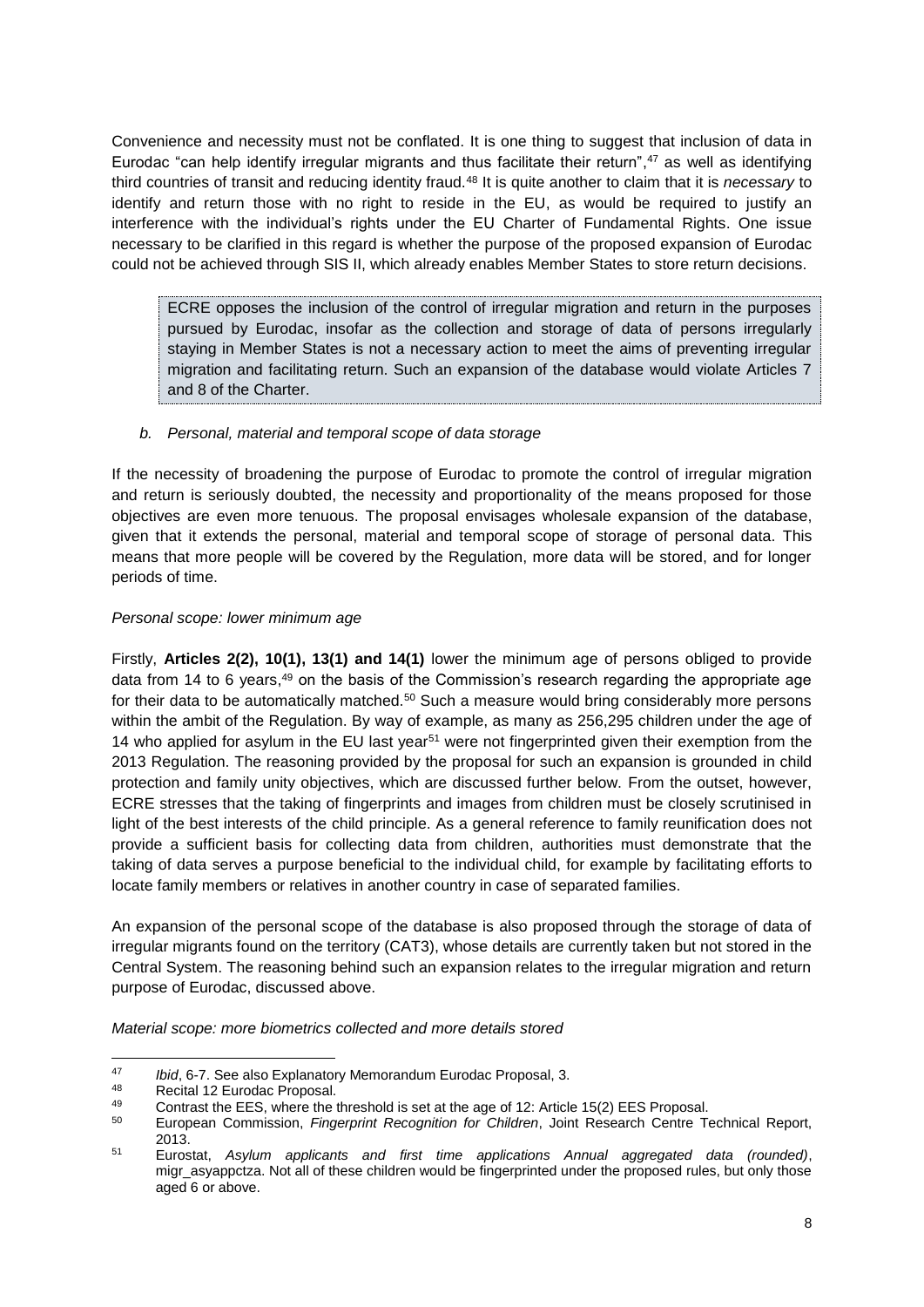Secondly, more biometric identifiers will be taken from individuals and more personal details will be stored in the database. **Article 2(1)** requires Member States to collect not only fingerprints but also facial images of asylum seekers and irregular migrants. While the Commission announces that the collection of facial images should pave the way to a facial recognition system software for Eurodac in the future,<sup>52</sup> it does not seem to explain why a stronger interference with the fundamental rights to privacy and data protection is needed in such a context. The introduction of an additional biometric is presented by **Recital 10** as a way of overcoming difficulties in securing fingerprinting and of speeding up the identification process. An ostensible solution is presented through the option for Member States to directly compare facial images without fingerprints as a measure of last resort under **Article 16(1)**.

ECRE finds the Commission's reasoning highly unconvincing. The assumption made in Recital 10 is that, in order to avoid the deadlock of not being able to secure cooperation from asylum seekers and migrants to obtain one biometric – fingerprints – Member States can attempt to obtain another biometric – photographs. Yet the "challenges relating to non-compliance" with the process are more related to the aim and rationale of identification and less with the biometric employed. The necessary prerequisite of trust between those operating the identification process and those affected by it remains unaddressed.<sup>53</sup> In that regard, there seems to be little reason to suggest that Member States will secure more efficient identification of reluctant individuals by increasing the types of biometric data collected from them. Quite to the contrary, in the absence of trust between state authorities and individuals, the process would be rendered more cumbersome and difficult to operate. From the perspective of the individual, the addition of another biometric could lead to greater risks of self-harm than damaging fingertips in order to avoid identification.

At the same time, the proposal expands the types of personal details stored in the database. Whereas the 2013 Regulation only makes reference to fingerprints, country and date of lodging of an application or of apprehension, and sex,<sup>54</sup> **Articles 12**, **13(2) and 14(2)** add: facial image; name; nationality; date and place of birth; type and number of identity or travel document; number of asylum application and Member State of allocation where relocation applies. These additional details are to be stored for all three categories of persons – asylum seekers (CAT1), migrants apprehended at the border (CAT2) and irregular migrants found on the territory (CAT3) – for consistency purposes.

Accordingly, Member States may identify all affected individuals more easily through the data retrieved from the Eurodac Central System. Issues around the accuracy of such data become increasingly important in this respect, especially since the individual has no possibility of challenging the accuracy of biometric data collected. From the perspective of trust and safety of those entering the EU, this could also increase risks of sensitive information on those fleeing their countries of origin being misplaced or accessed by those countries. **Article 4(2)** of the proposal purports to enhance the security of the information stored, as it clarifies that Eurodac will use the existing Secure Trans European Services for Telematics between Administrations (TESTA) network, while a separate virtual private network is to be established therein. In addition, data can only be obtained on the basis of a 'hit' 55

From the perspective of privacy and data protection, however, the storage of these personal details cannot be lawful unless it is necessary and proportionate to the objective pursued by the EU. The Commission explains that the availability of personal data in the Central System will enable Member

 $52$  $52$  Explanatory Memorandum Eurodac Proposal, 5.<br> $53$  Est a recent disquasion of the role of trust in the

<sup>53</sup> For a recent discussion of the role of trust in the CEAS, see Elspeth Guild *et al.*, *Enhancing the Common European Asylum System and Alternatives to Dublin*, European Parliament, PE519.234, July 2015. On perceptions of fingerprinting and Eurodac, see JRS Europe, *Protection Interrupted*, June 2013.

 $^{54}$  Articles 11 and 14(2) 2013 Eurodac Regulation.<br> $^{55}$  Explanatory Memorandum Eurodac Proposal 11

<sup>55</sup> Explanatory Memorandum Eurodac Proposal, 13.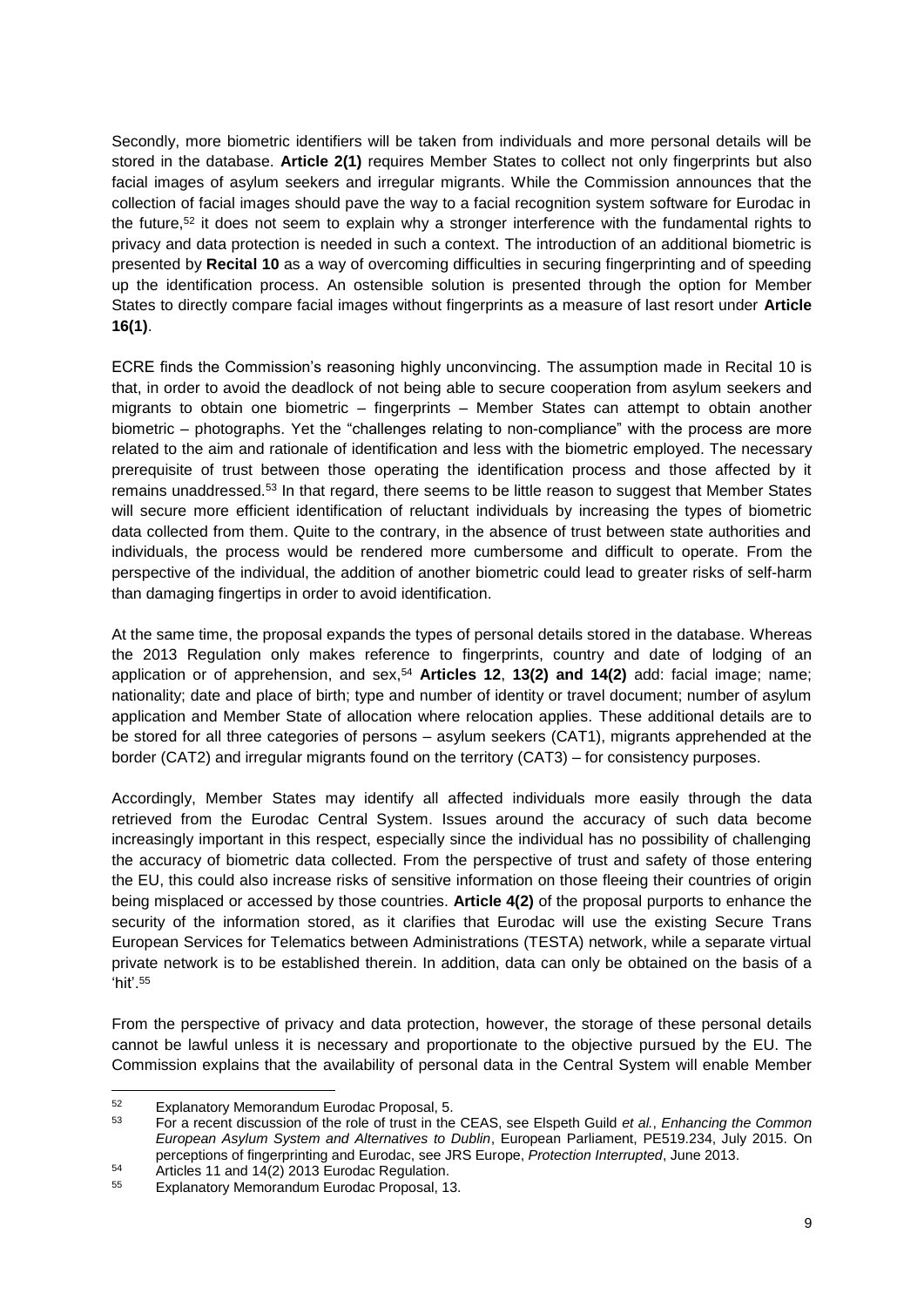States to directly identify an individual without having to request this information from another Member State.<sup>56</sup> However, ECRE stresses again the need to distinguish administrative convenience from necessity. To comply with the Charter, the proposal must strike a fair balance between the aim of securing the objective of identification and the fundamental rights to privacy and data protection of the individuals affected by the storage of information. If the identification of asylum seekers or irregular migrants is already possible for Member States through information exchange under the 2013 Regulation, expanding the scope of personal data stored cannot be faithful with Articles 7 and 8 of the Charter if its sole rationale is to render this process easier for national authorities.

ECRE opposes the storage of additional personal details proposed under Articles 12, 13(2) and 14(2), as it amounts to an unnecessary and disproportionate interference with Articles 7 and 8 of the Charter for the purpose of administrative convenience, and creates risks of precariousness which hamper trust-building between individuals and authorities.

#### *Temporal scope: longer retention period and data marking*

Thirdly, the proposal modifies the rules on duration of retention of data in Eurodac. The 2013 Eurodac Regulation provides different rules on storage periods for the different categories of data collected:

- Fingerprints of asylum seekers (CAT1) are stored for 10 years, <sup>57</sup> and are marked when the person is granted international protection;<sup>58</sup>
- Fingerprints of irregular migrants apprehended at the border (CAT2) are stored for 18 months and must be erased if the person is returned or regularises their stay;<sup>59</sup>
- Fingerprints of irregular migrants on the territory (CAT3) are not stored.<sup>60</sup>

**Article 17** of the proposal provides for a 5-year retention period of data taken from an irregular migrant apprehended at the border or found on the territory, thereby extending the current period of 18 months for CAT2 data and laying down a storage rule for CAT3 data. The 5-year period is considered in **Recital 33** as a necessary period "in view of successfully preventing and monitoring unauthorised movements" and enforcing return.

The necessity and length of maximum data retention periods was discussed in the *Digital Rights*  Ireland ruling of the CJEU, which led to the annulment of the Data Retention Directive.<sup>61</sup> The Court clarified that the mere existence of a maximum retention period does not suffice to comply with the Charter, because the "period of retention must be based on objective criteria in order to ensure that it is limited to what is strictly necessary."<sup>62</sup>

The objective pursued by Eurodac is the swift identification of irregular migrants within the EU with a view to facilitating return proceedings. **Recital 12** promotes this objective through the acceleration of return and readmission procedures and the corollary reduction of detention periods for irregular migrants awaiting deportation. The introduction of a 5-year timeframe for the storage of their data in the aim of monitoring their movements is not necessary to achieve the objective of faster removals through an expanded Eurodac and particularly excessive in light of the strict prohibition of detention

<sup>1</sup>  $^{56}$  Explanatory Memorandum Eurodac Proposal, 13.<br> $^{57}$  Article 12(1) 2012 Eurodae Bequilition

 $^{57}$  Article 12(1) 2013 Eurodac Regulation.

 $^{58}$  Article 18 2013 Eurodac Regulation.<br> $^{59}$  Article 16(1) (2) 2013 Eurodac Boque

 $^{59}$  Article 16(1)-(2) 2013 Eurodac Regulation.

 $^{60}$  Article 17(3) 2013 Eurodac Regulation.

Directive 2006/24/EC of the European Parliament and of the Council of 15 March 2006 on the retention of data generated or processed in connection with the provision of publicly available electronic communications services or of public communications networks, *OJ* 2006 L105/54.

<sup>62</sup> CJEU, Joined Cases C-293/12 and C-594/12 *Digital Rights Ireland*, Judgment of 8 April 2014, paras 64- 65.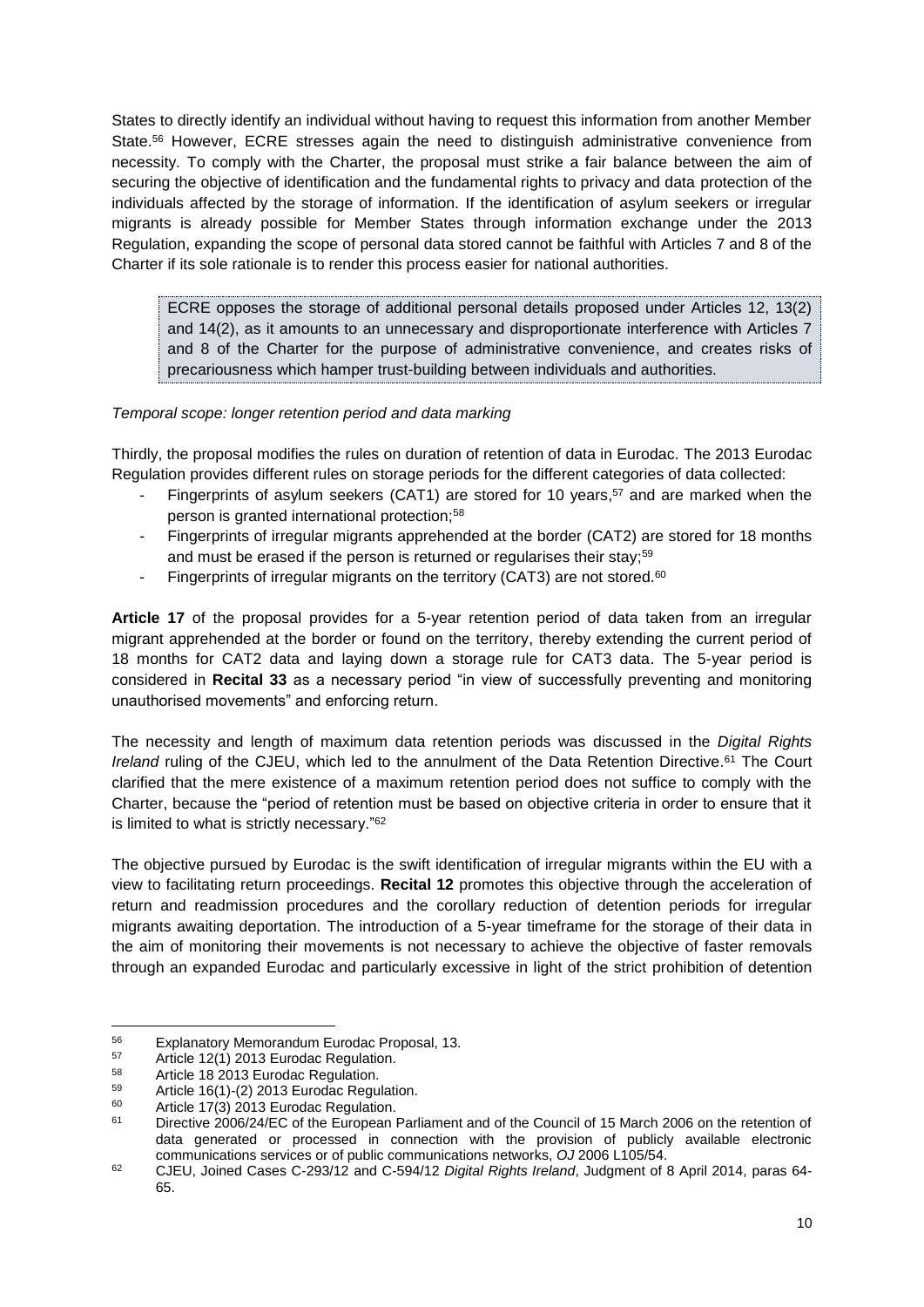for the purpose of removal beyond 18 months under EU law.<sup>63</sup> In that respect, the proposal fails to justify the necessity of such a retention period on the basis of objective criteria, as required by the Charter and its interpretation by the CJEU's jurisprudence.

ECRE opposes the extension of the retention period of data of irregular migrants from 18 months to 5 years, as it does not meet the requisite threshold of necessity and proportionality to justify interference with Articles 7 and 8 of the Charter.

# <span id="page-11-0"></span>**2. Obligation to provide fingerprints and facial image**

**Article 2(1)** introduces a twofold obligation. On one hand, it spells out a duty on Member States – existing for fingerprints under the 2013 Regulation – to take fingerprints and facial images of asylum seekers and irregular migrants at the border or on the territory. On the other hand, it requires states to create a corresponding obligation on the asylum seeker or migrant to provide his or her fingerprints and image; such an obligation is not currently imposed by EU law.<sup>64</sup> The creation of a duty incumbent upon the individual has important implications for human rights, as will be explained below.

# *a. Taking data from children*

The proposal has a much stronger impact on children than the 2013 Eurodac Regulation since it would extend the applicability of Eurodac to children between the age of 6 and 14 years, as per **Articles 2(2), 10(1), 13(1) and 14(1)**. In that respect, the principle of the best interests of the child enshrined in Article 24(2) of the Charter and recalled by **Recital 26** must truly become a "primary consideration" and cannot be read in isolation from broader legal instruments on the rights of the child. <sup>65</sup> The proposal fails to scrutinise the taking of fingerprints and facial images of children against the obligation to act in their best interests. ECRE deems this safeguard crucial to ensuring that the rights of children are guaranteed throughout the process. While ECRE supports the obligation for Member States to inform minors in an age-appropriate manner of the fingerprinting and facial image taking procedure, for reasons of consistency, this is best ensured through the inclusion of a new **Article 30(4)** on the right of information of the data subject as recommended by ECRE below.

ECRE recommends to amend Article 2(2) as follows:

**Article 2(2):** Taking fingerprints and facial images of minors from the age of six shall *only* be carried out *provided that this is in their best interests, and* in a child-friendly and childsensitive manner by officials trained specifically to enrol minor*s*' fingerprints and facial images. *[deleted text] Minors* shall be accompanied by a responsible adult, guardian or representative at the time their fingerprints and facial image are taken. At all times Member States *shall* respect the dignity and physical integrity of the minor during the fingerprinting procedure and when capturing a facial image.

The assessment of the best interests of children would have to take into account the purpose of their identification and documentation, for example to assist tracing of family links or a responsible adult, guardian or representative in another Member State, as mentioned by **Recital 25**. Where, however, the action purported by Member States is not in the child's best interests, recording data into Eurodac is not permissible. Accordingly, a compatible reading of Article 2(2) with the Charter does not give

1

 $^{63}$  Article 15(5)-(6) Return Directive.

<sup>64</sup> For the impact of this on detainability, see *mutatis mutandis* ECRE, *The Legality of Detention of Asylum Seekers under the Dublin III Regulation*, AIDA Legal Briefing, June 2015, 9.

<sup>65</sup> For a recent examination of these standards, see UK Upper Tribunal, *MK v Secretary of State for the Home Department*, Judgment of 29 April 2016.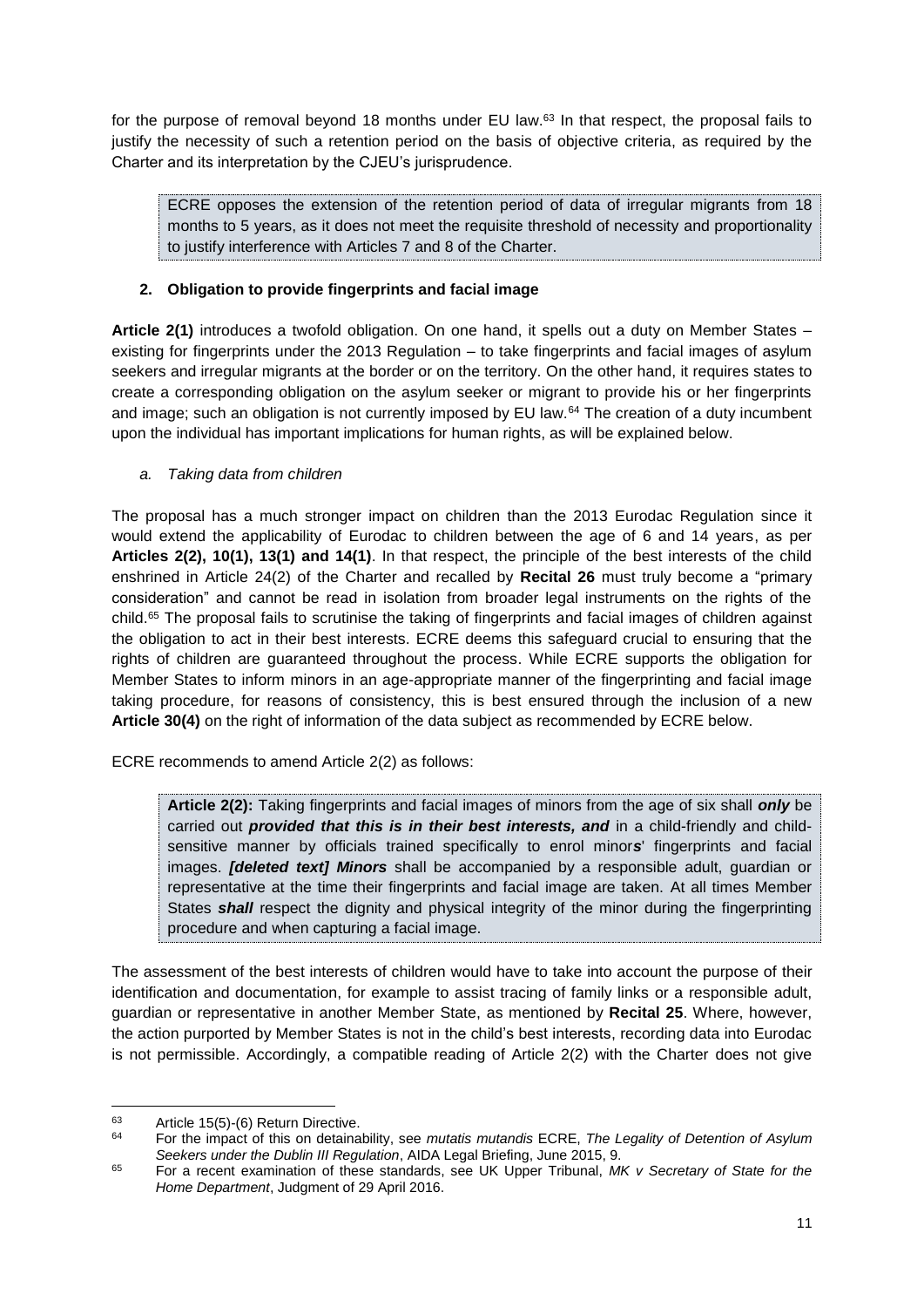Member States a blanket authorisation to take fingerprints from and capture facial images of children; taking data from children is lawful only when in line with their best interests.

#### *b. Sanctions for non-compliance*

Alongside the obligation on asylum seekers and irregular migrants to provide fingerprints and a facial image, the proposal provides in its **Article 2(3)** a legal basis for administrative sanctions for failure to provide data for Eurodac purposes. Member States have the possibility to apply "effective, proportionate and dissuasive" sanctions in accordance with their national law against persons who refuse to give fingerprints or a facial image.

The Commission's guidance on fingerprinting,<sup>66</sup> adopted by the Council last year,<sup>67</sup> provides a nonexhaustive list of possible sanctions to be applied by Member States. These include: the application of the accelerated procedure, as already provided by the recast Asylum Procedures Directive;<sup>68</sup> detention under the Return Directive<sup>69</sup> or the recast Reception Conditions Directive;<sup>70</sup> or even the use of physical coercion. However, the breadth of the proposal leaves undue discretion on Member States to lay down any sanctions they deem appropriate in this context, if they decide to opt for those. In order to ensure fairness and given the direct effect of the obligation to provide data, $7<sup>1</sup>$  the Regulation should strictly specify and circumscribe the powers of Member States to sanction non-compliance with the obligation to give data by laying down exhaustive sanctions that may be applied in such situations.

While the concepts of "effective, proportionate and dissuasive" sanctions have been used as standard terms in EU migration legislation without being *per se* defined,<sup>72</sup> the requirement of proportionality is paramount to ensuring that any measures following a refusal to be fingerprinted or to give a facial image do not infringe asylum seekers' and migrants' fundamental rights. Article 2(3) therefore needs to be interpreted compatibly with the Charter rights to dignity,<sup>73</sup> physical and mental integrity,<sup>74</sup> freedom from inhuman or degrading treatment,<sup>75</sup> liberty,<sup>76</sup> privacy,<sup>77</sup> as well as the aforementioned best interests of the child.<sup>78</sup>

<sup>1</sup> <sup>66</sup> European Commission, *Staff Working Document on the implementation of the Eurodac Regulation as regards the obligation to take fingerprints*, SWD(2015) 150, 27 May 2015.

<sup>67</sup> Council of the European Union, *Implementation of the Eurodac Regulation as regards the obligation to take fingerprints*, 11013/15, 17 July 2015.

<sup>&</sup>lt;sup>68</sup> Directive 2013/32/EU of the European Parliament and of the Council of 26 June 2013 on common procedures for granting and withdrawing international protection (recast), *OJ* 2013 L180/60, Article 31(8)(h).

 $\frac{69}{20}$  Article 15 Return Directive.

Directive 2013/33/EU of the European Parliament and of the Council of 26 June 2013 laying down standards for the reception of applicants for international protection (recast), *OJ* 2013 L180/96, Article 8.

<sup>71</sup> This contrasts with Directives which leave the definition of sanctions to Member States: Article 20 reast Reception Conditions Directive; Article 3 Council Directive 2002/90/EC of 28 November 2002 defining the facilitation of unauthorised entry, transit and residence (Facilitation Directive), *OJ* 2002 L328/14; Article 17 Directive 2014/36/EU of the European Parliament and of the Council of 26 February 2014 on the conditions of entry and stay of third-country nationals for the purpose of employment as seasonal workers (Seasonal Workers Directive), *OJ* 2014 L94/375; Article 9 Directive 2014/66/EU of the European Parliament and of the Council of 15 May 2014 on the conditions of entry and residence of third-country nationals in the framework of an intra-corporate transfer (Intra-Corporate Transferees Directive), *OJ* 2014 L157/1. However, the nature of sanctions is specified in Article 5 Directive 2009/52/EC of the European Parliament and of the Council of 18 June 2009 providing for minimum standards on sanctions and measures against employers of illegally staying third-country nationals (Employer Sanctions Directive), *OJ*  2009 L168/24.

<sup>72</sup> For a discussion, see Christina Tobler, *Remedies and Sanctions in EC Non-Discrimination Law*, European Commission, June 2005; Michael Faure, 'Effective, Proportional and Dissuasive Penalties in the Implementation of the Environmental Crime and Shipsource Pollution Directives: Questions and Challenges' (2010) Eur. Energy & Env. LR 256.

 $73$  Article 1 Charter.

 $74$  Article 3 Charter.<br> $75$  Article 4 Charter

Article 4 Charter.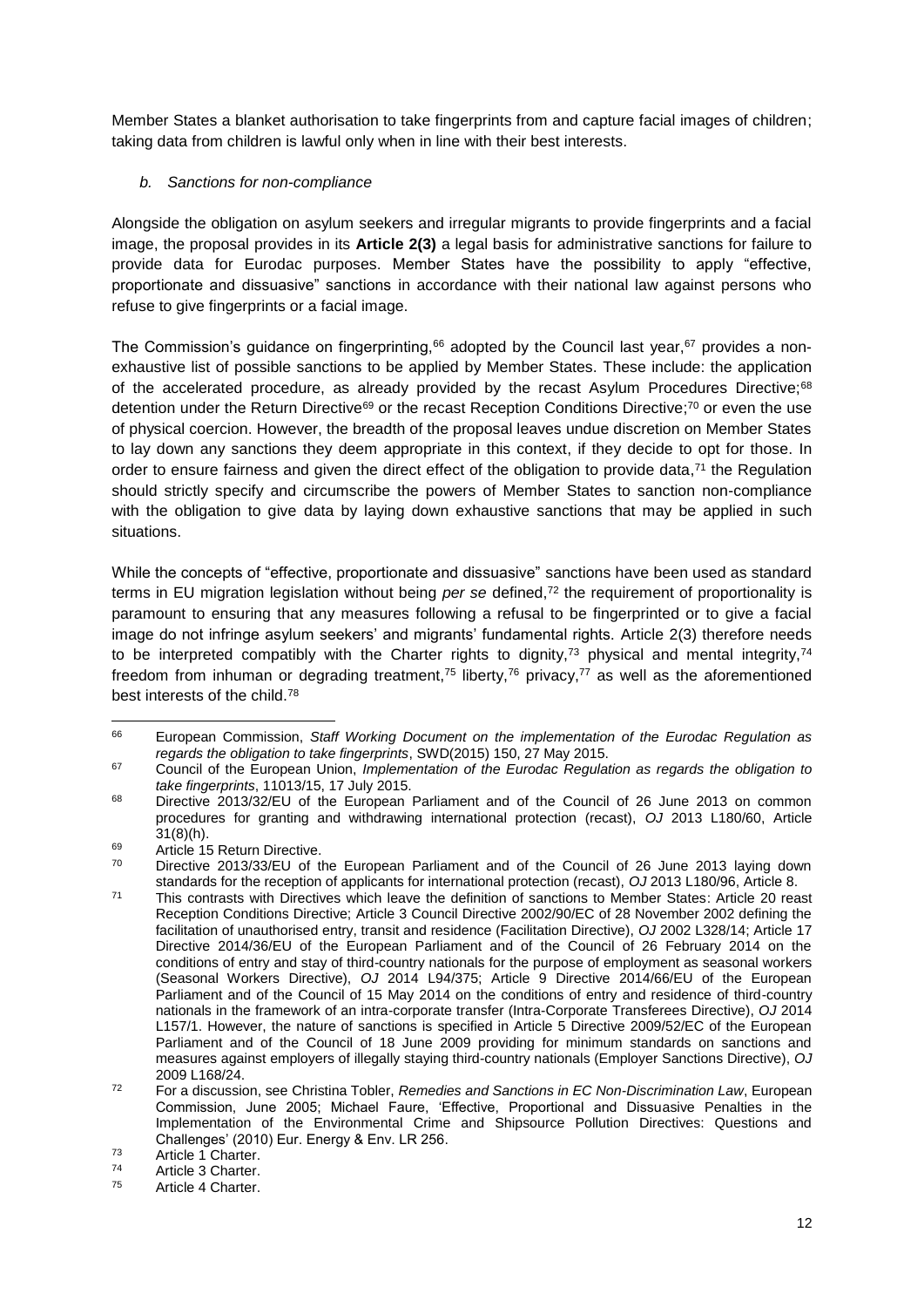Despite its questionable basis, the use of the accelerated procedure in case an asylum seeker refuses to be fingerprinted has already been enabled by the recast Asylum Procedures Directive. Detention is not straightforwardly permitted under the current design of the Regulation. As detailed elsewhere,<sup>79</sup> ECRE and FRA oppose the presumption that Member States are always allowed to detain asylum seekers or irregular migrants for the purpose of fingerprinting them. Asylum seekers may be detained for identification purposes, $80$  but the current collection of fingerprints from asylum seekers is not aimed at identifying them but at establishing their potential transit or application in another Member State. The data currently contained in Eurodac also provide no information on identity or nationality. On the other hand, irregular migrants may be detained when they hamper the return process,<sup>81</sup> but the 2013 Regulation does not purport to support return policy. The expansion of both the purpose and the types of data stored into Eurodac, as well as the introduction of a clear-cut obligation to give fingerprints and an image,<sup>82</sup> would in principle provide a legal basis in EU law for the use of detention against those who refuse to give their data.

However, in line with the presumption against detention of asylum seekers that is clearly established in international law, ECRE opposes the use of detention of asylum seekers for the purpose of enforcing the obligation to provide fingerprints or a facial image with a view to facilitating the procedure to determine the responsible Member State. Article 8(3)(a) of the recast Reception Conditions Directive allows for the detention of asylum seekers in order to determine or verify identity or nationality. However, verification or determination of nationality or identity for the purpose of examining an asylum application does not require *per se* that asylum authorities dispose of fingerprints or a facial image of the asylum seeker concerned but can be conducted on the basis of available documents. Where it concerns newly arriving asylum seekers, whose data have not been recorded before, fingerprints and facial image cannot serve any meaningful purpose for verifying or determining nationality or identity, since these data may under no circumstances be shared with third countries according to **Article 37(1)-(2)** of the proposal. Moreover, research on asylum seekers effectively refusing to give fingerprints reveals that this is not widespread and a rather marginal phenomenon in most Member States.<sup>83</sup> Less coercive measures, such as the application of accelerated procedures, already exist in EU law and are sufficient to enforce the obligation laid down in the Eurodac Regulation. Allowing the use of detention of asylum seekers as a sanction to obtain their fingerprints or facial image would be disproportionate and constitute an unlawful interference with their right to liberty under Article 6 of the Charter.

The use of physical coercion against *any* individual for the purpose of taking fingerprints or a facial image remains a deplorable violation of fundamental rights and should under no circumstances be permissible.<sup>84</sup> On the prohibition of degrading treatment and right to privacy specifically, relevant analogies can be drawn with jurisprudence from non-criminal proceedings. The European Court of Human Rights has held, in cases of strip-searches of prison visitors even where they were not physically touched, that a debasing and highly invasive search of persons who are not under

80 Article 8(3)(a) recast Reception Conditions Directive.<br>81 Article 15(1)(b) Poturn Directive

<sup>76</sup>  $76$  Article 6 Charter.

 $77$  Article 7 Charter.

 $78$  Article 24(2) Charter.

<sup>79</sup> ECRE, *Comments on the European Commission guidance on fingerprinting*, June 2015, available at: [http://goo.gl/7WYG3n.](http://goo.gl/7WYG3n) For a detailed, albeit more permissive, discussion, see FRA, *Fundamental rights implications of the obligation to provide fingerprints for Eurodac*, 05/2015, October 2015.

<sup>81</sup> Article 15(1)(b) Return Directive.

Article 6 Charter mirrors Article 5 of the European Convention on Human Rights (ECHR), which permits detention to fulfil an obligation "prescribed by law" in its Article 5(1)(b). This obligation could be deemed sufficiently clear and precise, in accordance with European Court of Human Rights (ECtHR), *Vasileva v Denmark*, Application No 52792/99, Judgment of 25 September 2003.

<sup>83</sup> See European Migration Network, *Ad Hoc Query on Eurodac fingerprinting*, 22 September 2014.<br>References Communication Network, Ad Hoc Query on Eurodac fingerprinting, 22 September 2014.

<sup>84</sup> ECRE, *Comments on the European Commission guidance on fingerprinting*, June 2015, 8-10.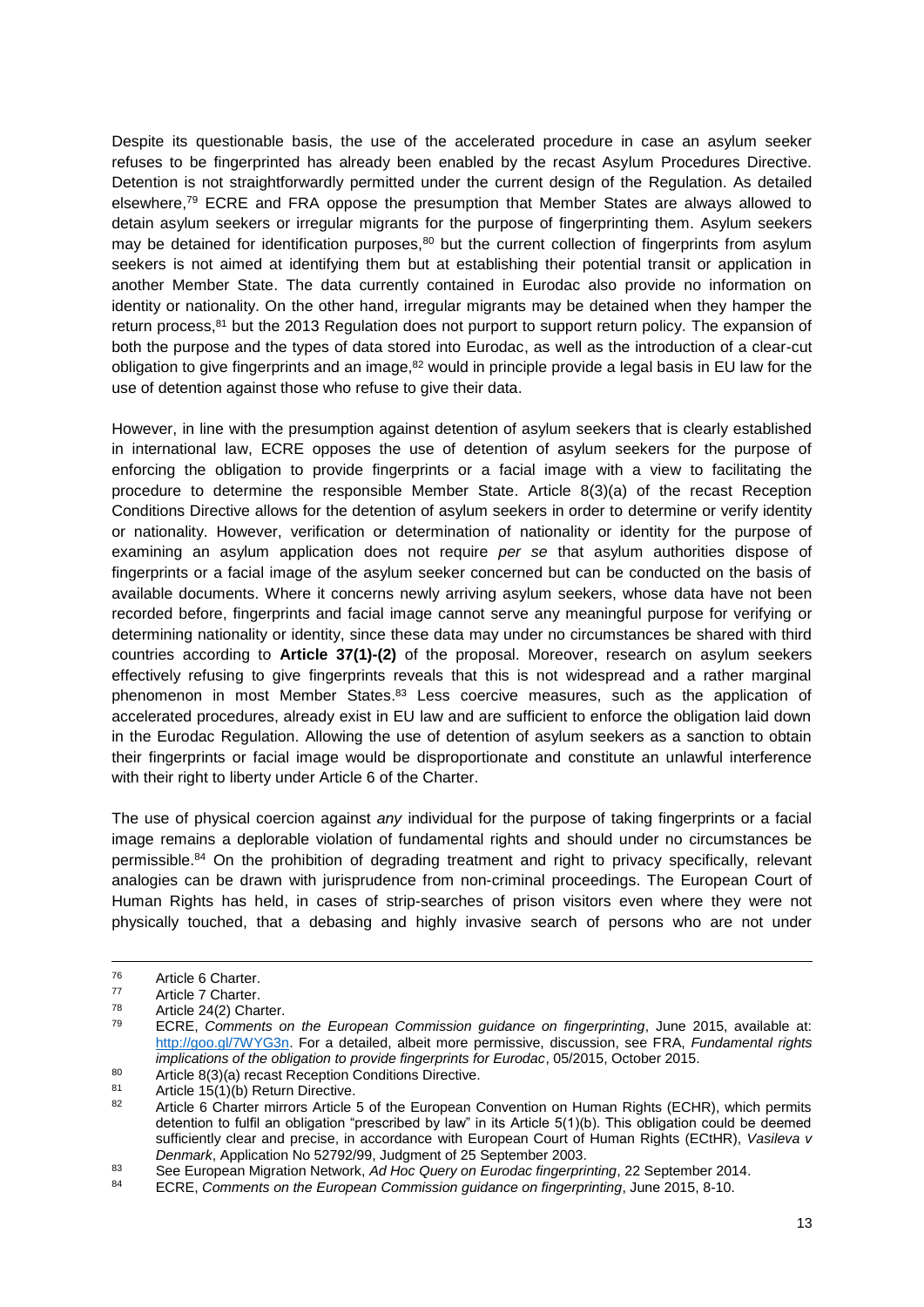suspicion of committing a criminal offence can amount to a disproportionate interference with Article 8 ECHR.<sup>85</sup>

In the framework of EU law, the Charter affords more robust protection than the ECHR against any interference with a person's physical integrity in circumstances which are undignified or degrading, given that its safeguards extend beyond those of the ECHR. In addition to protecting individuals from inhuman or degrading treatment and interferences with their privacy under Articles 4 and 7, the Charter also expressly protects human dignity and physical and mental integrity in Articles 1 and 3.

ECRE proposes the following amendments:

**Article 2(3):** Member States may introduce administrative sanctions, in accordance with their national law, for non-compliance with the fingerprinting process and capturing a facial image in accordance with paragraph 1 of this Article. These sanctions shall be effective, proportionate and dissuasive *[deleted text] and may only consist of:*

*a. The application of an accelerated procedure for the examination of an application for international protection in accordance with Article 31(8)(h) of Directive 2013/32/EU; or b. Detention for the purpose of return in accordance with Article 15 of Directive 2008/115/EC.*

**Article 2(4):** *[deleted text] Member States shall not use sanctions to coerce the taking of fingerprints or a facial image.* A Member State may attempt to re-take the fingerprints or facial image of a *[deleted text]* person who refuses to comply, where the reason for noncompliance is not related to the conditions of the fingertips or facial image or the health of the individual and where it is duly justified to do so. Where a minor, in particular an unaccompanied or separated minor refuses to give their fingerprints or a facial image and there are reasonable grounds to suspect that there are child safeguarding or protection risks, the minor shall be referred to the national child protection authorities and /or national referral mechanisms.

# <span id="page-14-0"></span>**3. Right to information on data recipients**

**Article 30(1)** sets out the format and content of information provided to individuals who are required to provide fingerprints and facial images. The proposal brings about a welcome clarification of the duty to provide such information "in a concise, transparent, intelligible and easily accessible form, using clear and plain language". The same obligation underpins the information provided in the common leaflet under **Article 30(3)**.

However, as regards the content of information provided to asylum seekers and migrants, ECRE is concerned by the low threshold proposed by the Commission in relation to informing individuals of the recipients of their data. Lowering the standard set out in the 2013 Regulation, **Article 30(1)(c)**  requires Member States to provide information "on the recipients *or categories of recipients* of the data". This addition is liable to result in asylum seekers and migrants only receiving vague information as to potential authorities in Member States or third countries where their personal data will be transmitted; this is also implied by **Article 38(1)** discussed further below.

ECRE recommends deleting the terms "or categories of recipients" from Article 30(1)(c) and maintaining the wording of the 2013 Eurodac Regulation.

<sup>85</sup> <sup>85</sup> ECtHR, *Wainwright v United Kingdom*, Application No 12350/04, Judgment of 26 September 2006, paras 44-48.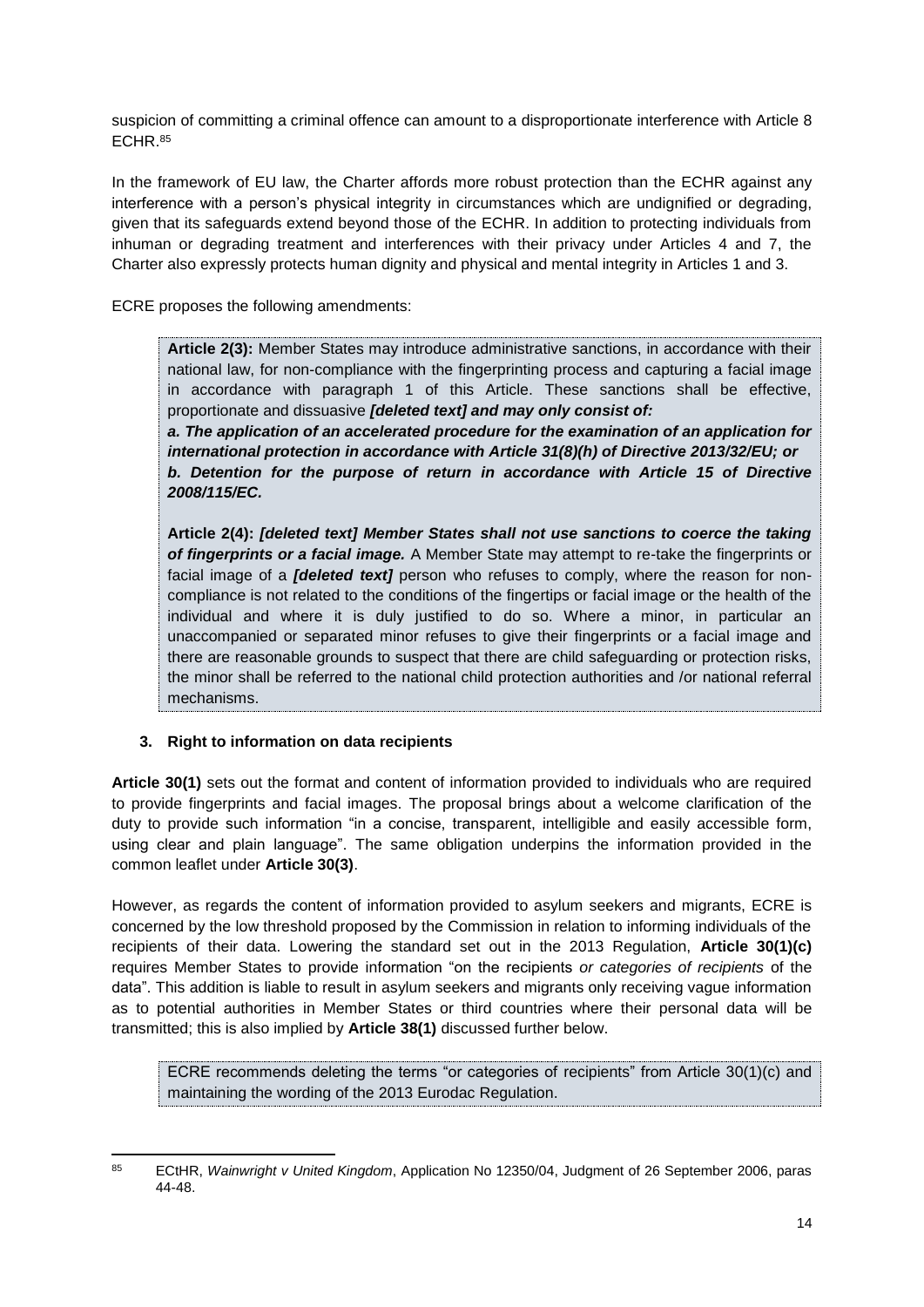Furthermore, while Article 30 sets out the different elements of the procedure individuals should be informed of, it makes no reference to Member States' obligation to provide child-friendly information to minors. This obligation is only outlined in Article 2(2) on the obligation to take fingerprints.

ECRE recommends to insert a new Article 30(4) and amend Article 2(2) as follows:

**Article 30(4):** *Minors shall be informed in an age-appropriate manner using leaflets and/or infographics and/or demonstrations specifically designed to explain the fingerprinting and facial image procedure to minors and they shall be accompanied by a responsible adult, guardian or representative at the time their fingerprints and facial image are taken***.**

**Article 2(2):** Taking fingerprints and facial images of minors from the age of six shall *only* be carried out *provided that this is in their best interests, and* in a child-friendly and childsensitive manner by officials trained specifically to enrol minor*s*' fingerprints and facial images. *[deleted text] Minors* shall be accompanied by a responsible adult, guardian or representative at the time their fingerprints and facial image are taken. At all times Member States must respect the dignity and physical integrity of the minor during the fingerprinting procedure and when capturing a facial image.

# <span id="page-15-0"></span>**4. Sharing data with third countries**

# *a. Scope of the prohibition*

The 2013 Regulation lays down an absolute prohibition on transferring data obtained from the Eurodac Central System to third countries, international organisations or private entities, though personal data processed by Member States following a Eurodac 'hit' could be transferred to third countries in some cases. This principle is maintained in **Article 37(1)-(2)**. It should be noted that the inclusion of more categories of personal data in Eurodac, as discussed above, has an important impact on the strictness of this obligation.

Under the current framework, an asylum seeker or migrant's personal details such as name or nationality are not directly obtained from the Eurodac Central System, but only after processing and exchange between Member States. Therefore these elements can be transmitted to third countries, so long as this does not expose the individual to a risk of ill-treatment. However, if such personal data is to become directly retrievable from Eurodac, it will be subject to the absolute prohibition of **Article 37(1)** and should under no circumstance be communicated to a third country.

Further, **Articles 37(3) and 38(2)**, two – perhaps inadvertently – identical provisions, introduce an opaque obligation, prohibiting Member States from disclosing the fact that an application for international protection has been made "to any third country for persons related to Article 10(1), particularly where that country is also the applicant's country of origin." If this provision is in fact intended to prohibit Member States from communicating the fact that asylum applications have been made to *any* third country, the ambiguous reference "particularly" to countries of origin is redundant. A prohibition applicable to "any third country" would include countries of origin.

Such a prohibition would also have an effect on the prohibition of communicating information on the asylum seeker under the recast Asylum Procedures Directive. The Directive currently precludes information on the fact that an asylum claim has been made to be transmitted to the alleged actor of persecution or serious harm,<sup>86</sup> but not to other countries or entities. **Articles 37(3) and 38(2)** extend

<sup>1</sup> 86 Article 30(1) recast Asylum Procedures Directive.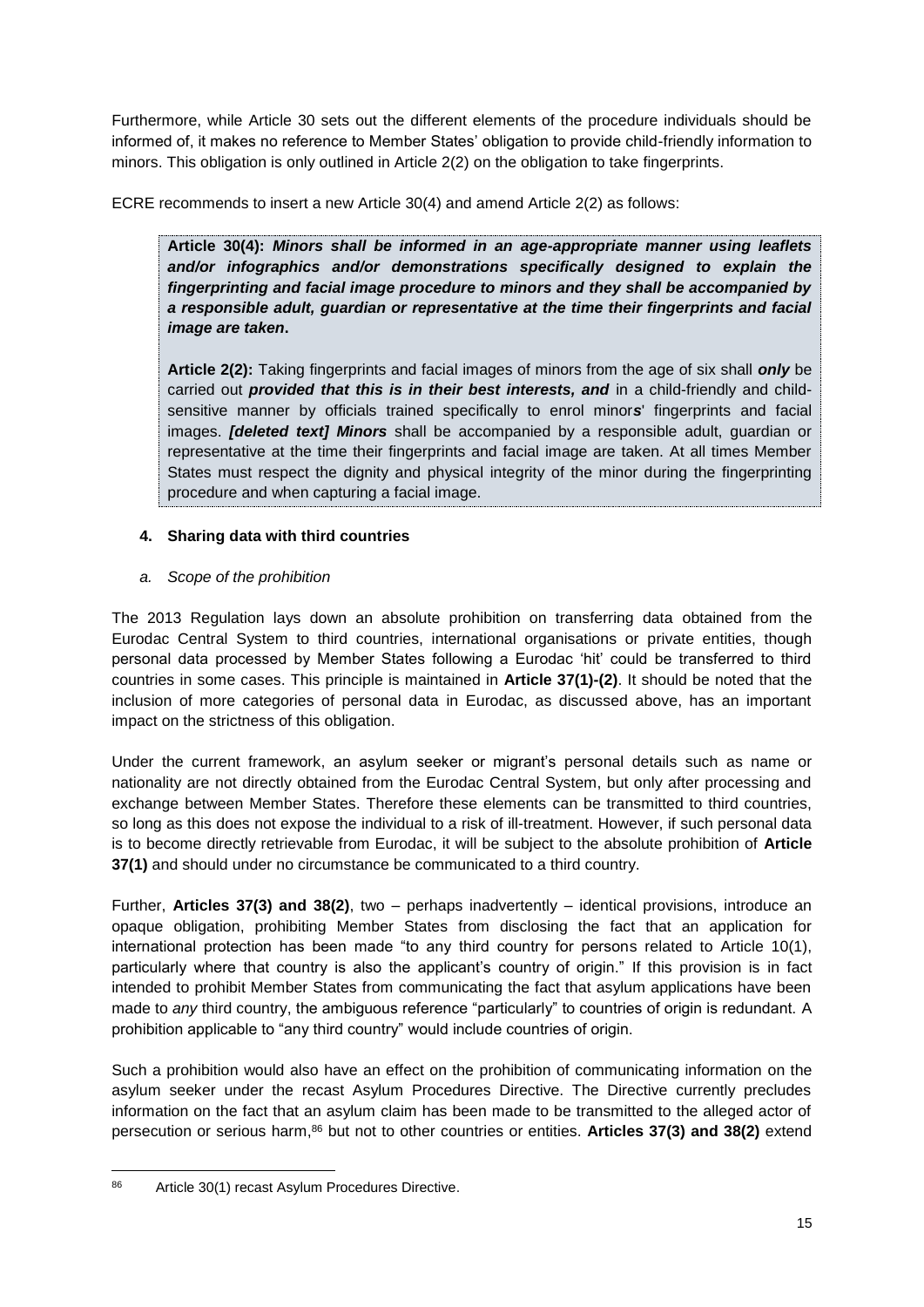the scope of this prohibition to any third country in a way that fits uneasily with procedural requirements in the Directive. This would not be permitted by Article 37(3) of the proposal, however, whereas this constitutes an additional safeguard for the individual concerned.

## *b. Derogation from the prohibition for return purposes*

**Article 38(1)** sets out a derogation from the principle of prohibition enshrined in its preceding article, which however is also curtailed by the obligation in **Article 38(2)** not to disclose the fact that a person has made an asylum application. This derogation enables Member States to transfer data of asylum seekers or migrants to third countries if this is deemed necessary for the purpose of return i.e. when a travel document is needed, and under the following conditions:

- The third country has expressly agreed to use data for the purposes they were provided for and to secure readmission, and to delete them when their retention is no longer justified;
- The Member State consents to the transfer of data:
- The individual has been informed of the possibility that his or her data may be shared with a third country.

ECRE is alarmed by this provision insofar as it creates real risks that sensitive personal data of persons fleeing persecution or serious harm may be shared with or unlawfully transmitted to countries of origin or other third countries where they may be at risk.<sup>87</sup> These persons' asylum claims may be inferred from the countries receiving such data even if the fact that a person has made an asylum application is not *per se* communicated. <sup>88</sup> Even if the transfer of data is deemed necessary to secure return, the safeguards provided by the proposal are hardly sufficient to mitigate such risks. For instance, the right of the individual to be informed of the transfer of his or her personal data is formulated in a weak and abstract manner, which does not ensure him or her the possibility to know which country will access his or her personal details so as to raise potential risks of harm stemming from the transfer of data. A stronger right to information must be ensured from the outset, similar to that proposed by ECRE in respect of **Article 30(1)(c)** above.

It should be noted that the safeguards of the General Data Protection Regulation vis-à-vis such a transfer of data would not be applicable in such a situation, as the area of return is expressly excluded from the scope of that Regulation. The proposal only clarifies in **Article 38(3)** that third countries will not be allowed access to Eurodac either directly or through Member States' National Access Points. This means that the individual's right to a complaint or appeal against an unlawful transfer of his or her data to a third country is absent from the proposal, in clear contravention of the right to an effective remedy guaranteed by Article 47 of the Charter.<sup>89</sup>

ECRE recommends to amend Article 38(1)(c) and inserting a new Article 38(1a) as follows:

**Article 38(1)(c):** the Member State of origin which entered the data in the Central System has given its consent and the individual concerned has been informed that his or her personal information *will* be shared with the authorities of *that* third-country.

**Article 38(1a):** *In each Member State any person may, in accordance with the laws, regulations and procedures of that State, bring an action or, if appropriate, a complaint* 

<sup>87</sup> See also Meijers Committee, *Note on the proposed reforms of the Dublin Regulation, the Eurodac recast proposal and the proposal for an EU Asylum Agency*, CM1609, June 2016, 7.

<sup>&</sup>lt;sup>88</sup> It is in precisely that spirit that Article 30(1) recast Asylum Procedures Directive also prohibits the disclosure of "information regarding individual applications" to the alleged actor of persecution or serious harm.

<sup>89</sup> Strangely, the only references to the right to an effective remedy are made in the Explanatory Memorandum, 9 and 11.